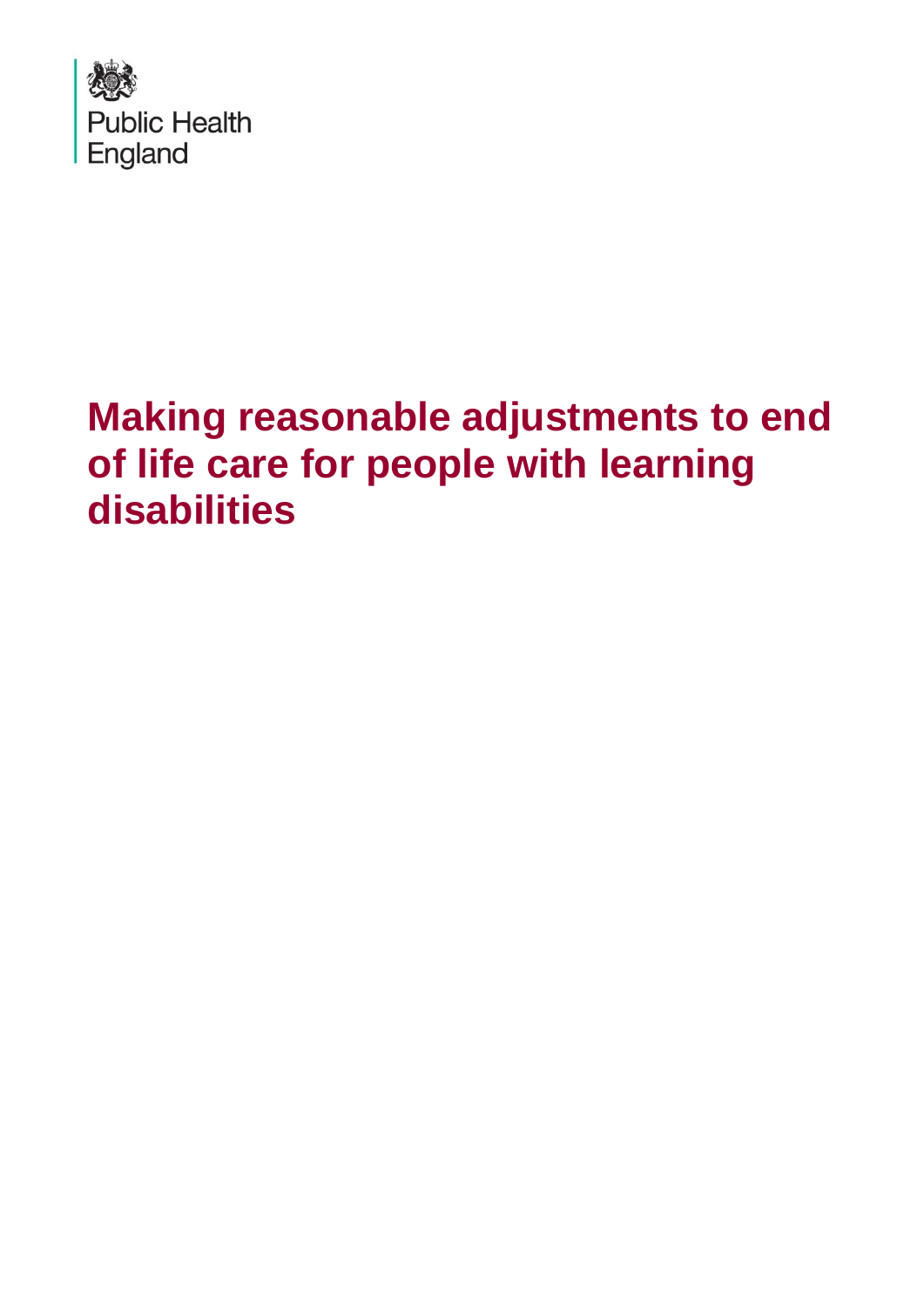# About Public Health England

Public Health England's mission is to protect and improve the nation's health and to address inequalities through working with national and local government, the NHS, industry and the voluntary and community sector. PHE is an operationally autonomous executive agency of the Department of Health.

The Learning Disabilities Public Health Observatory (LDPHO) is one of a small number of specialist public health observatories that cover England. It was set up in April 2010, following a recommendation in the Report of the Independent Inquiry into Access to Healthcare for Learning Disabilities (the Michael Report). It is a collaboration between three organisations: Public Health England, the Centre for Disability Research at Lancaster University and the National Development Team for Inclusion. The LDPHO became part of Public Health England in 2013.

This report is part of a series of reports written by the LDPHO [\(www.improvinghealthandlives.org.uk\)](http://www.improvinghealthandlives.org.uk/) focusing on reasonable adjustments in specific service areas. The aim of these reports is to make it easier for people to find and use reasonable adjustments, and to share good practice regarding implementation of reasonable adjustments.

Public Health England 133-155 Waterloo Road Wellington House London SE1 8UG Tel: 020 7654 8000 [www.gov.uk/phe](http://www.gov.uk/phe) Twitter: [@PHE\\_uk](https://twitter.com/PHE_uk) Facebook: [www.facebook.com/PublicHealthEngland](http://www.facebook.com/PublicHealthEngland)

Prepared by: Alison Giraud-Saunders, Anna Marriott, Chris Hatton, Sue Turner, and Amanda Kenney For queries relating to this document, please contact: [sue.turner@ndti.org.uk](mailto:sue.turner@ndti.org.uk) © Crown Copyright 2014 Published July 2014 PHE gateway number: 2014190





Improving Health and Lives<br>Learning Disabilities Observatory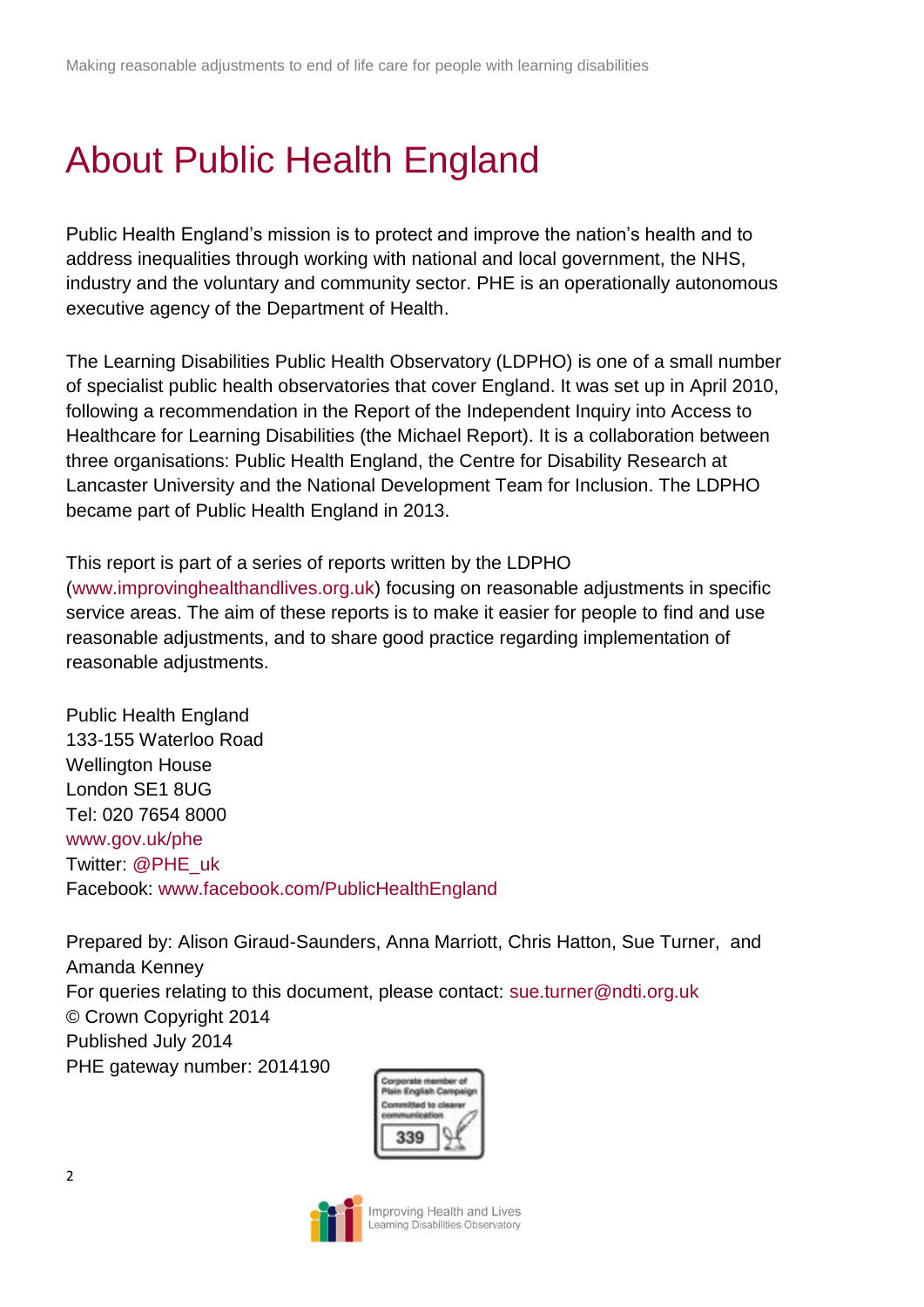# **Contents**

| $\overline{2}$ |
|----------------|
| 4              |
| 8              |
| 8              |
| 9              |
| 9              |
| 9              |
| 12             |
| 14             |
| 17             |
| 19             |
| 33             |
| 34             |
| 34             |
|                |

<span id="page-2-0"></span>**Note:** All web links checked April 2014

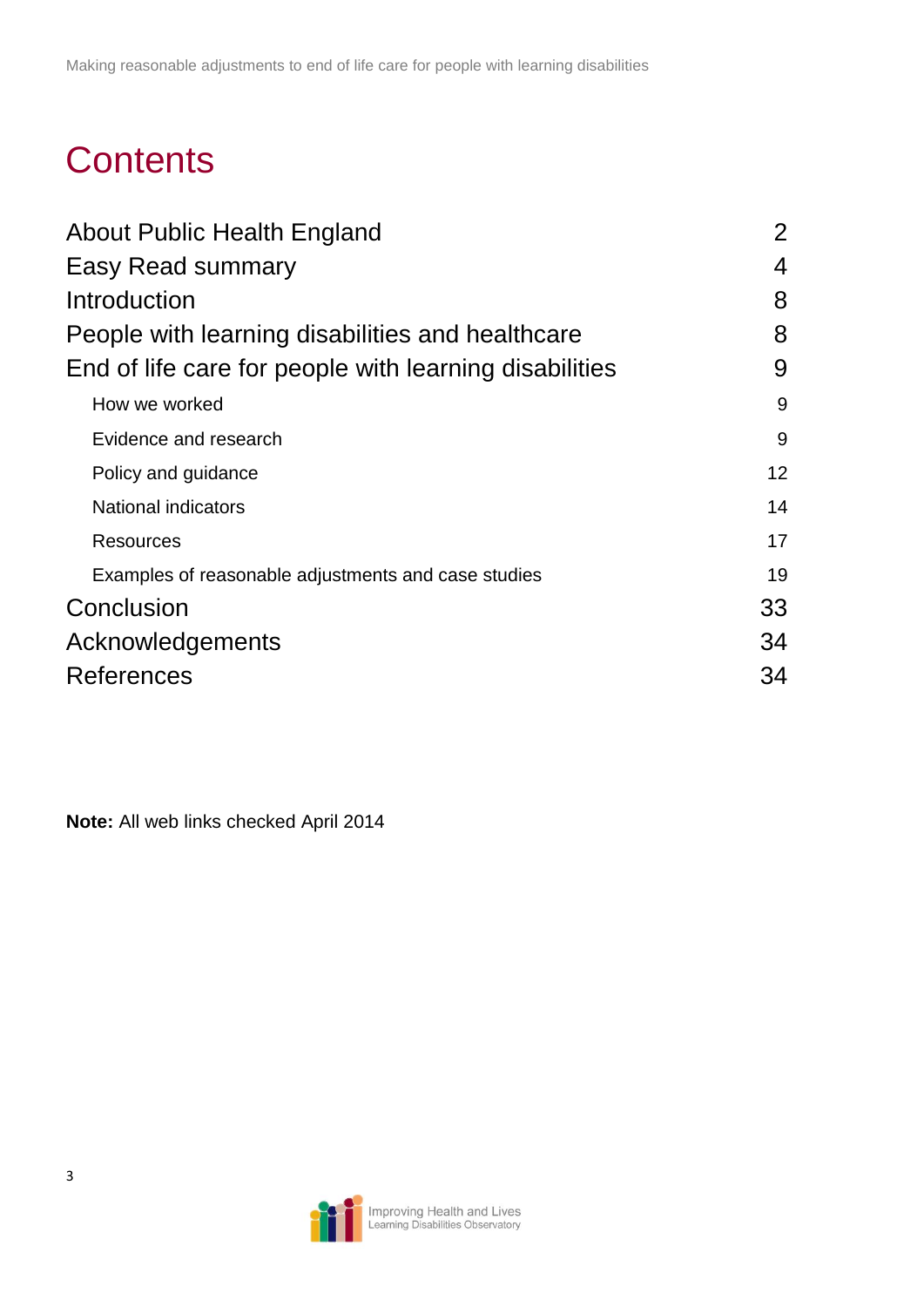## Easy Read summary



People with learning disabilities are living longer.

That is good news!

But everyone will die at some time.



Some people die suddenly, maybe after an accident.

Some people die after a long illness.

Some people die when they are very old.

So a person may know for some time that they are getting near the end of their life.

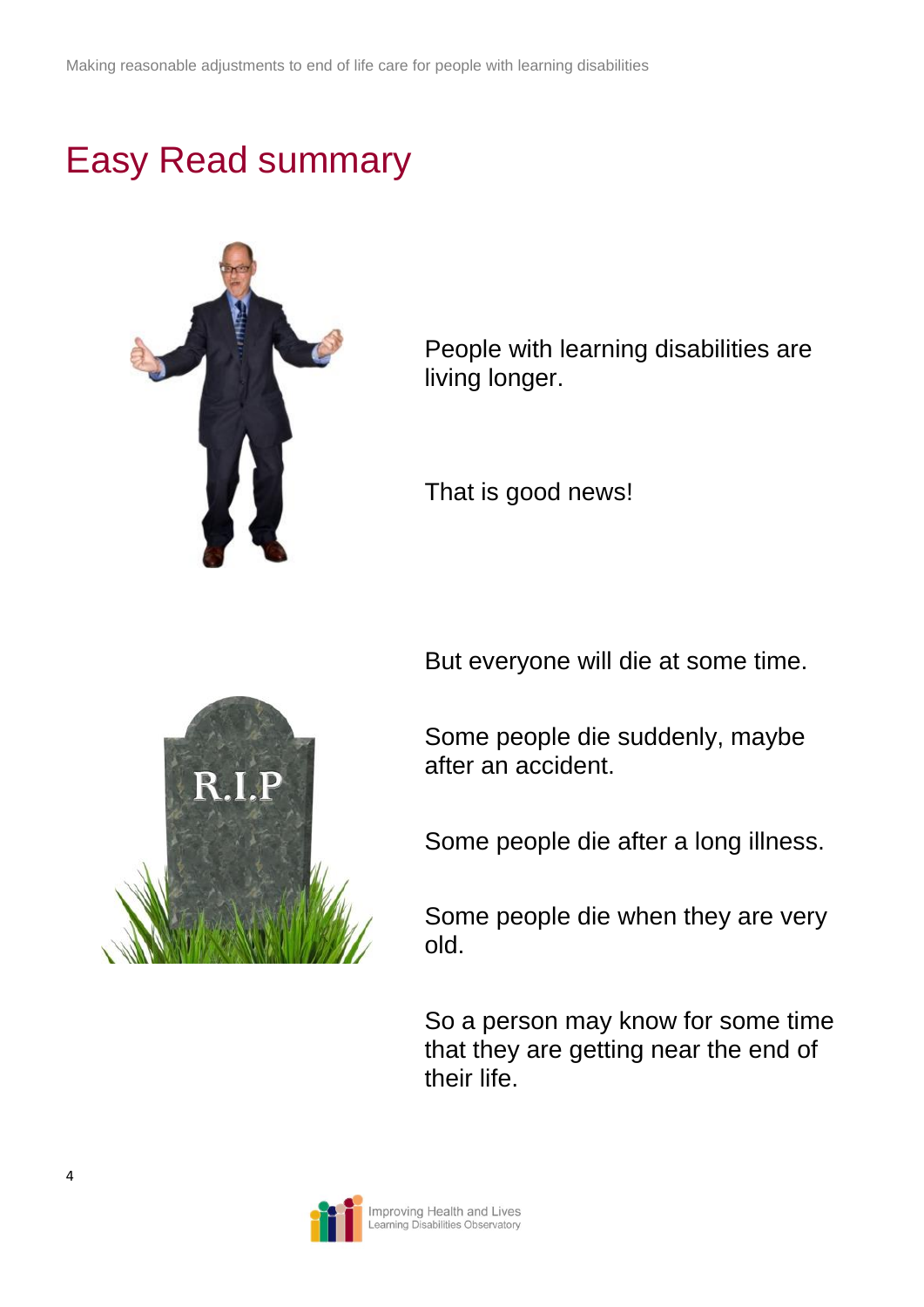

 A person who is getting near the end of their life probably has lots of different people caring for them to help with:

- feeling as well as possible
- stopping pain or making pain less
- stopping other problems like feeling sick
- coping with feelings about dying like being sad or angry

Some services are just for people who are dying.

They are called "palliative care".



Palliative care services can also help the family and friends of a person who is dying.

They can help everyone to understand what is happening and to plan ahead.

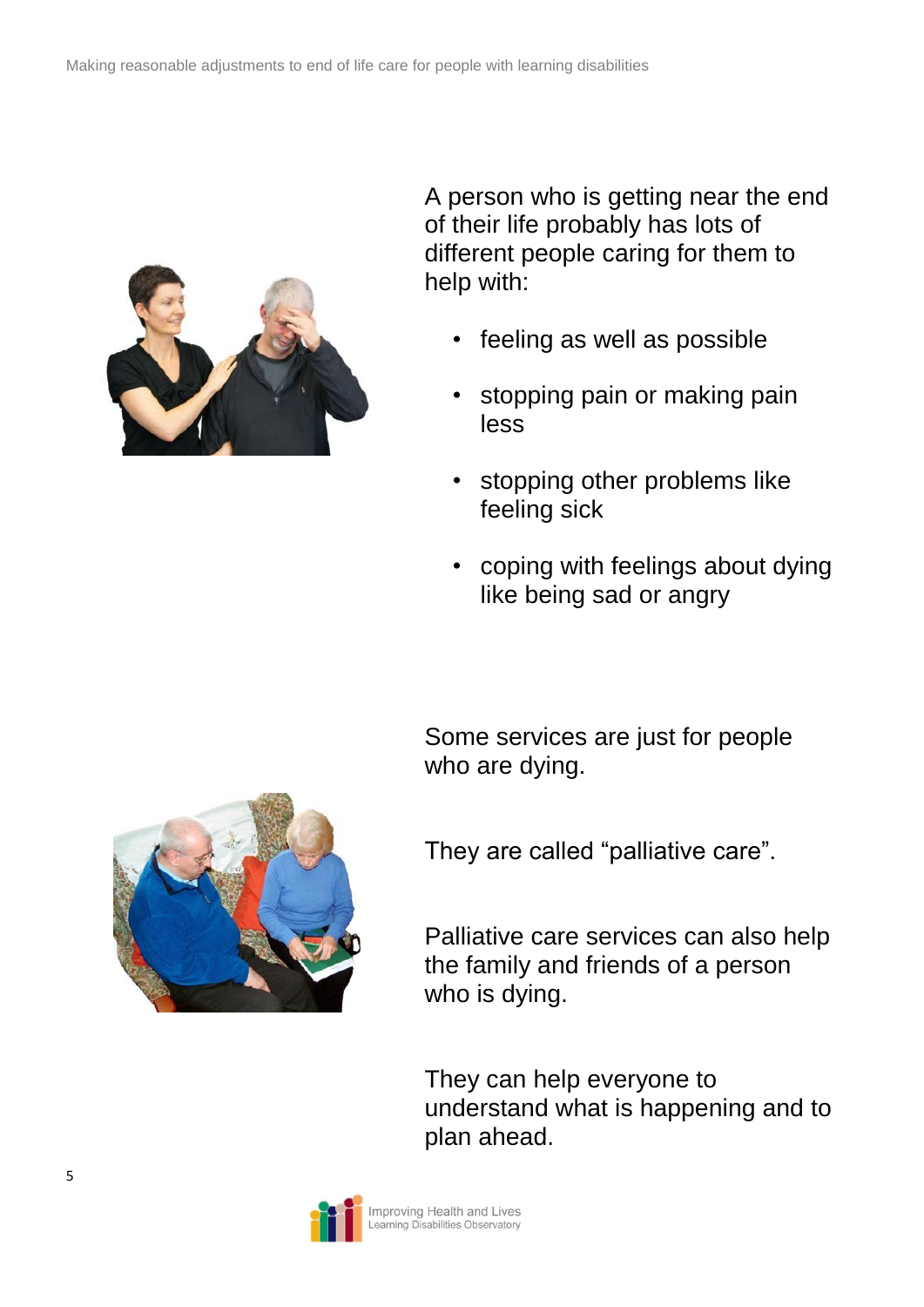







It is important for people to make a plan for the end of their lives.

A plan might say things like:

- where you want to be when you die
- who you want with you
- how you want to be supported
- what you want to happen at your funeral

It is important that people are treated with dignity. This is about:

- being treated with care and respect
- having treatment explained in a way you understand
- getting the same treatment and care as everyone else

The law says public services should put 'reasonable adjustments' in place to help people with learning disabilities to use them.

This means services need to change so they are easier to use.

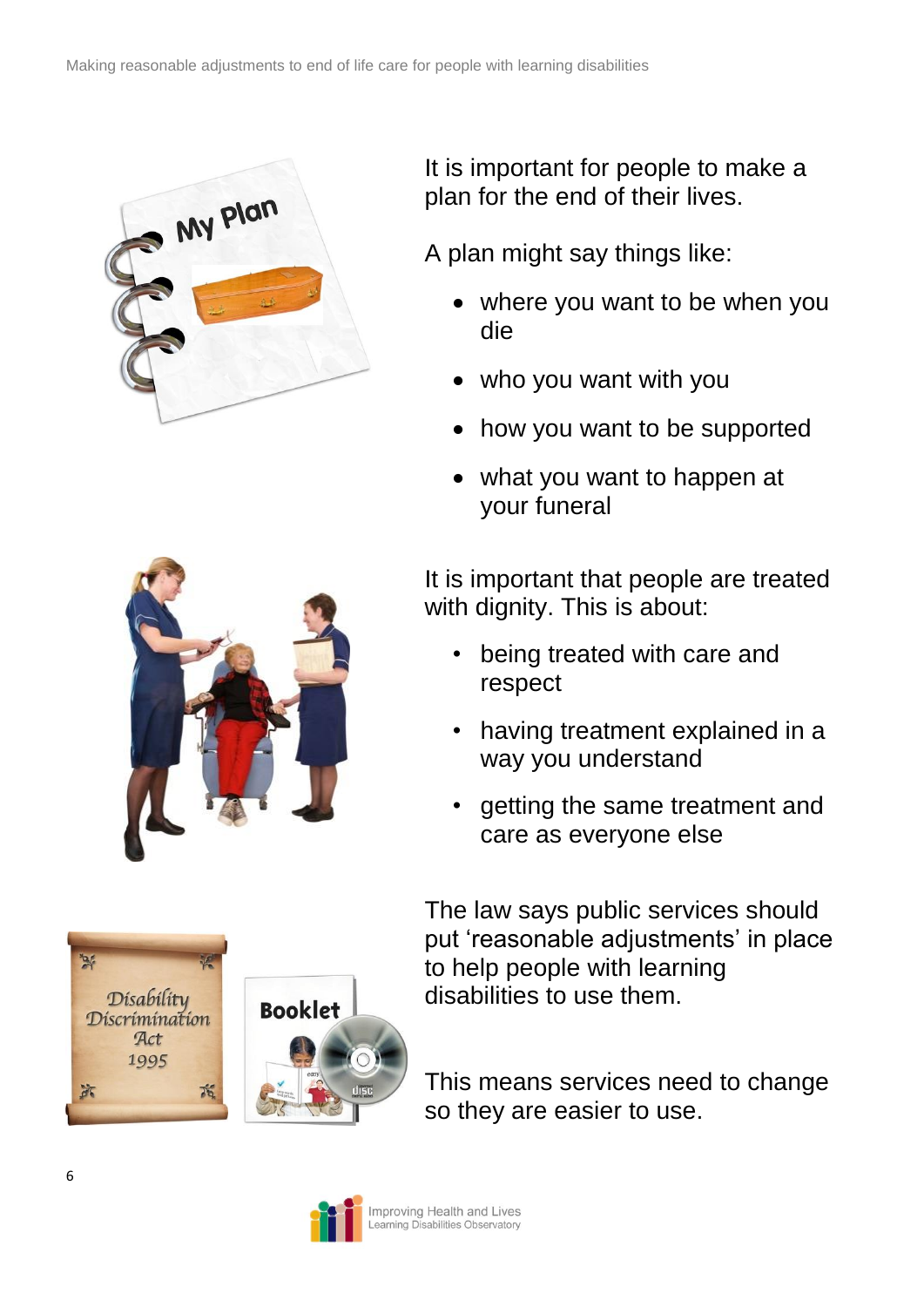

This report has lots of information about reasonable adjustments to help people have better care at the end of life.

Professionals and carers can use the information to make services better for people with learning disabilities.



This report has some examples of how local services have put reasonable adjustments in place so that people with learning disabilities have better care at the end of life.

The pictures in this report are from Photosymbols: [www.photosymbols.co.uk](http://www.photosymbols.co.uk/)



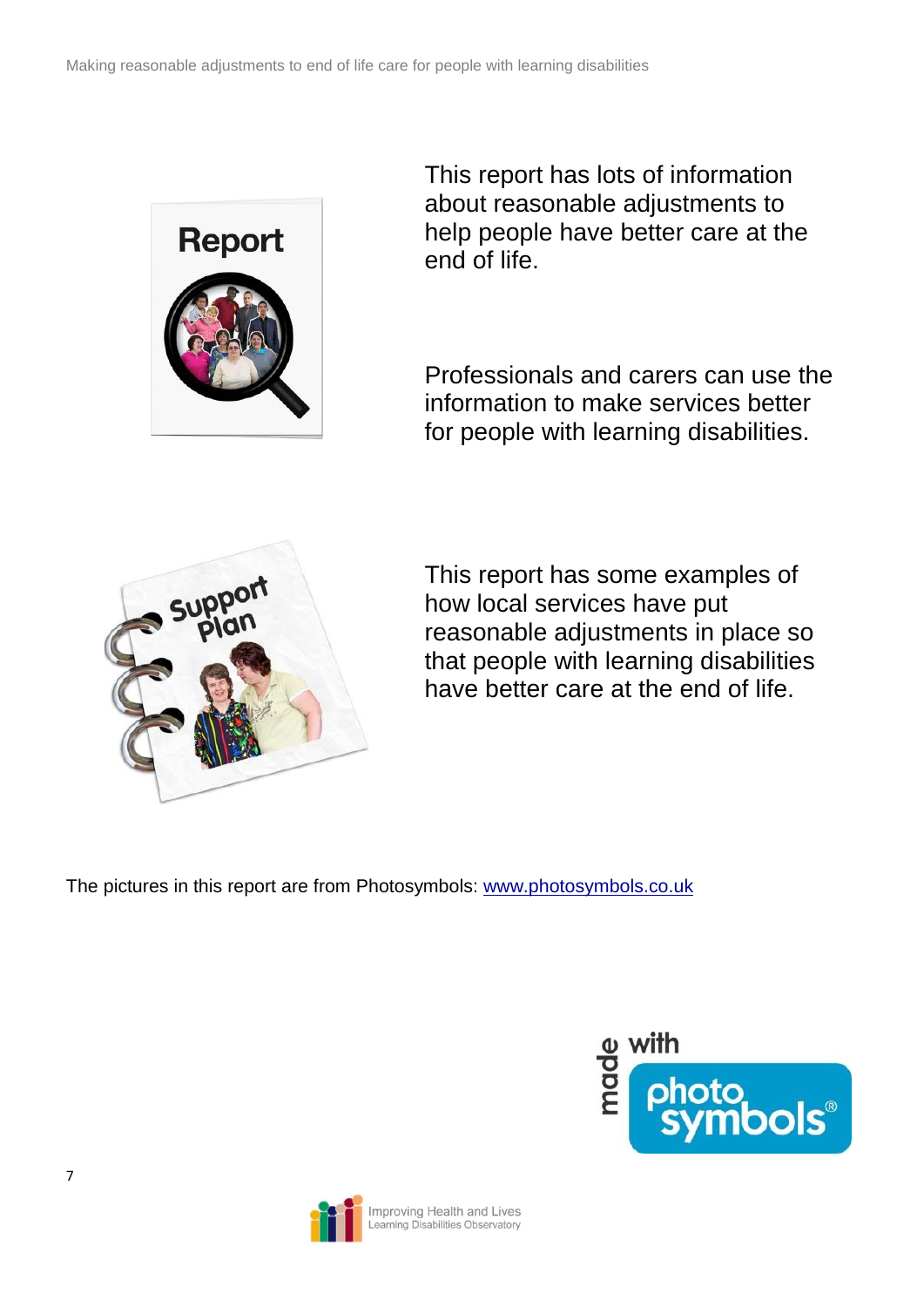## <span id="page-7-0"></span>**Introduction**

This report is about making reasonable adjustments in end of life care for people with learning disabilities.

Under English equalities law<sup>1,2</sup> public sector organisations are required to tailor the ways they provide care so that disabled people are not disadvantaged. Law governing the regulation of healthcare services is more explicit about the requirement for healthcare providers to 'avoid unlawful discrimination including, where applicable, by providing for the making of reasonable adjustments in service provision to meet the service user's individual needs', and to have systems in place to enable them to assess and monitor the quality of the services provided regularly against this and other requirements.

Reasonable adjustments can mean alterations to buildings by providing lifts, wide doors, ramps and tactile signage, but may also mean changes to policies, procedures and staff training to ensure that services work equally well for people with learning disabilities.

For example, people with learning disabilities may require clear, simple and possibly repeated explanations of what is happening, and of treatments to be followed, help with appointments and help with managing issues of consent in line with the Mental Capacity Act. Public sector organisations should not simply wait and respond to difficulties as they emerge: the duty on them is 'anticipatory', meaning they have to think out what is likely to be needed in advance.

# <span id="page-7-1"></span>People with learning disabilities and healthcare

Learning disability includes the presence of a significantly reduced ability to understand new or complex information, or to learn new skills (impaired intelligence), with a reduced ability to cope independently (impaired social functioning), which started before adulthood, with a lasting effect on development<sup>3</sup>. It does not include conditions like dyslexia in which people have a specific difficulty with one type of skill but do not have wider intellectual impairment.

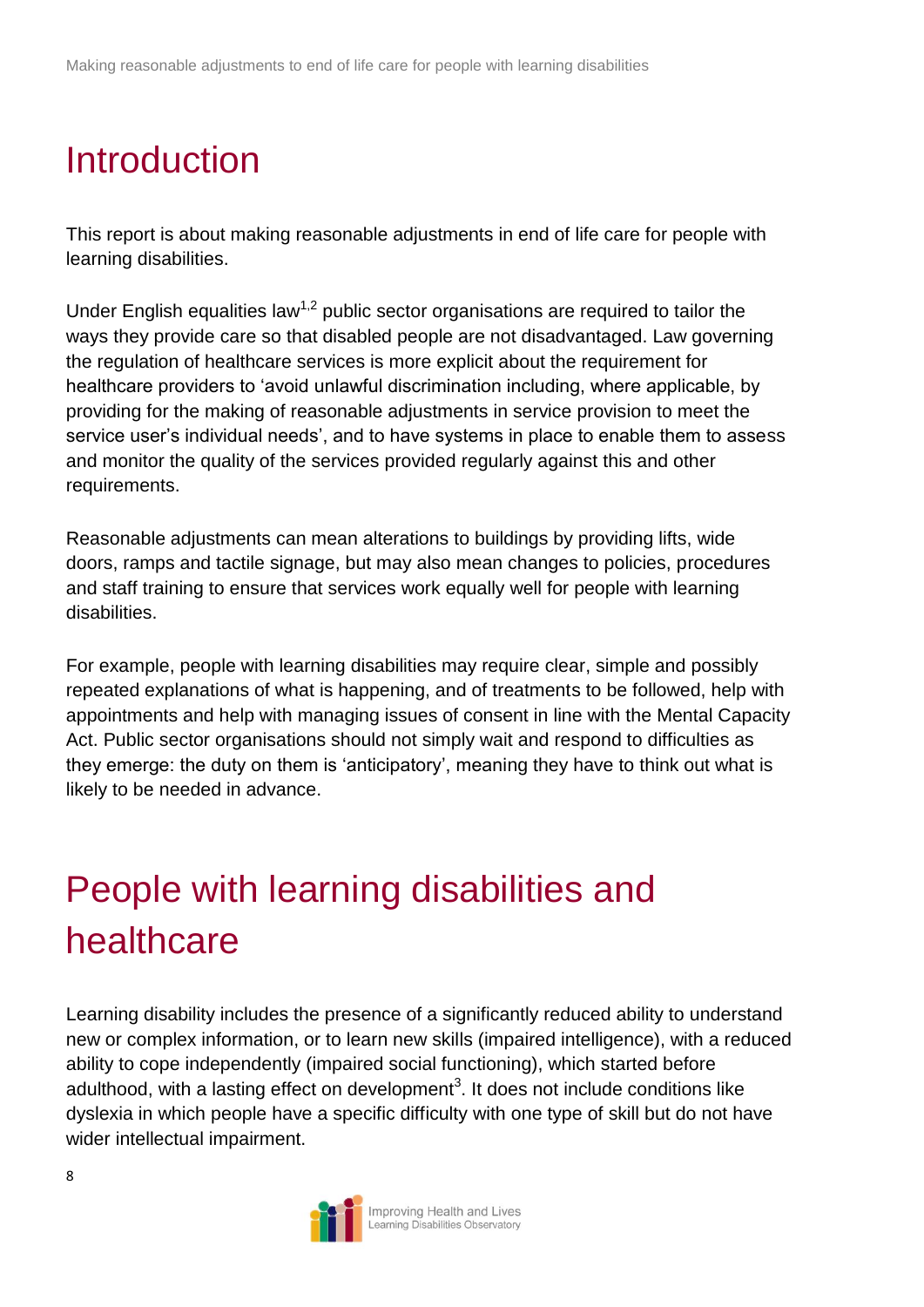In England in 2012 approximately 1.1 million people had learning disabilities (236,000 children and young people, 908,000 adults)<sup>4</sup>. On average they have poorer health and die younger than other people<sup>5</sup>. In part this is because they are more exposed to causes of ill health through greater levels of material deprivation, poorer health-related behaviours and physical conditions often associated with causes of learning disabilities. It is also partly a result of poorer understanding of physical changes and problems that indicate illnesses or conditions that could be treated and of how to get help from health services. However, a significant factor is failure of health services to make reasonable adjustments, leading to lack of treatment or sub-optimal treatment<sup>6</sup> and poor experiences of healthcare<sup>7</sup>.

## <span id="page-8-0"></span>End of life care for people with learning disabilities

### <span id="page-8-1"></span>How we worked

We used the UK Health and Learning Disability Network $^8$ , a major e-mail network for people interested in better services for people with learning disabilities. We asked people to send us examples of reasonable adjustments they had made to services to improve end of life care for people with learning disabilities. We consulted the Palliative Care for People with Learning Disabilities Network<sup>9</sup>. We also looked at a number of websites (see the 'Resources' section of this report for more details), and did a short review of available research.

The next section of this report sets out the key messages from end of life care research; this is followed by a summary of relevant policy and guidance. Relevant national indicators are highlighted. We then list useful resources and provide examples of reasonable adjustments that have been made in different parts of the country to help improve end of life care services.

### <span id="page-8-2"></span>Evidence and research

More people with learning disabilities are living into old age, and experiencing the range of health problems common in older people. More young people with complex health needs and life-limiting conditions are surviving into adulthood. There is increased

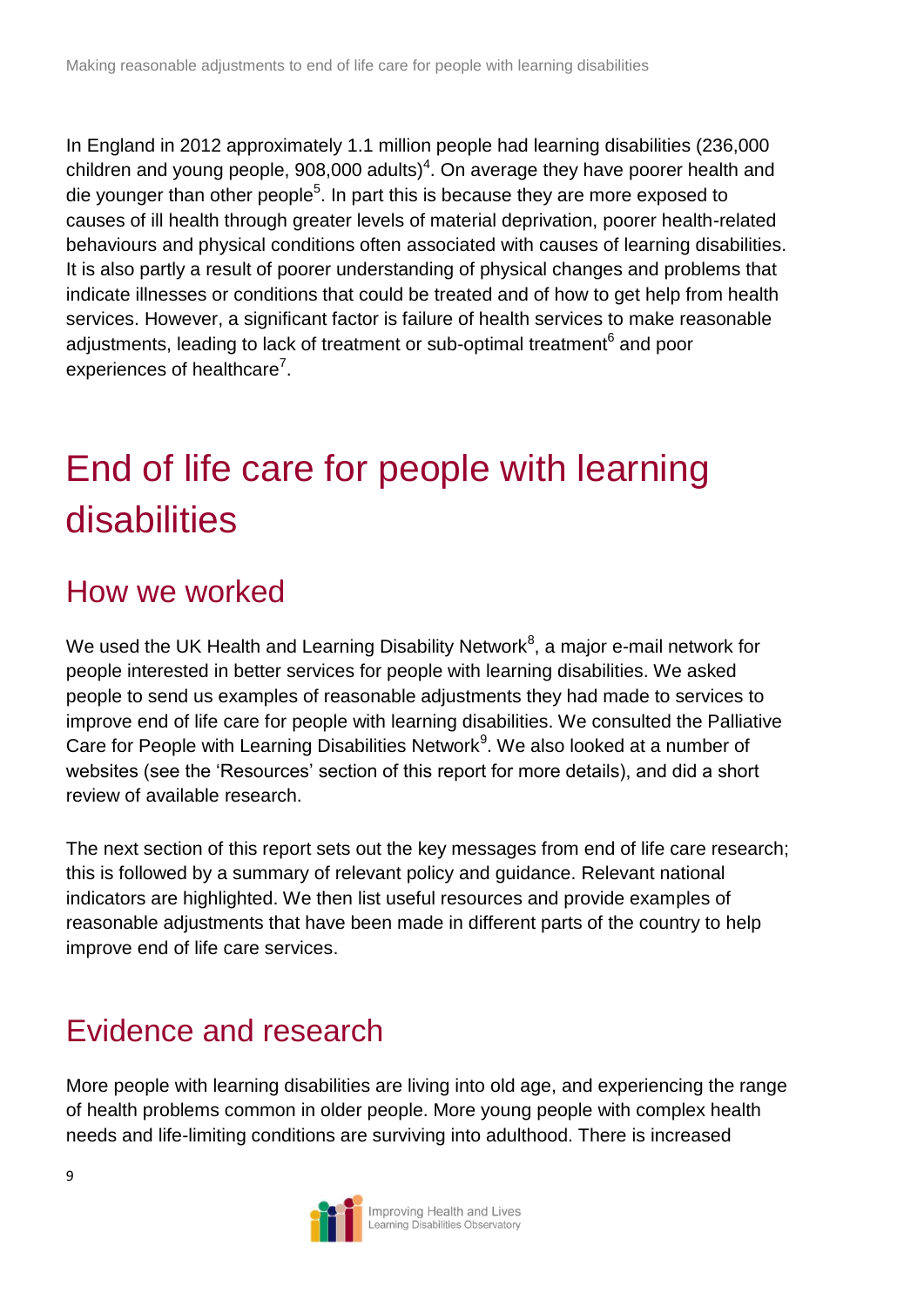recognition of the high incidence of dementia in people with learning disabilities, especially people with Down's syndrome<sup>5</sup>. Along with these trends, there is growing awareness of the need for equal access to good end of life care for people with learning disabilities, but there is inequity of access to palliative care services for this group<sup>10</sup>.

Palliative care has been defined as "an approach that improves the quality of life of patients and their families facing the problem associated with life-threatening illness, through the prevention and relief of suffering by means of early identification and impeccable assessment and treatment of pain and other problems, physical, psychosocial and spiritual"<sup>11</sup>. In England end of life care is now the preferred Department of Health term<sup>12</sup>, possibly because the term palliative care has a historic connection to cancer, although the terms are often used interchangeably<sup>13</sup>.

People with learning disabilities experience many barriers to accessing quality health care for serious and terminal illness, including delayed diagnosis $^6$ . Evidence on access to effective end of life care by people with learning disabilities is sparse  $14-16$ . The recent Confidential Inquiry<sup>6</sup> showed that for almost a third of people with learning disabilities there were problems with their treatment or staff recognising that they were coming to the end of their lives. This meant that end of life care was not co-ordinated and the support for people and their families could have been improved. People with learning disabilities were less likely to have access to specialist palliative care services than a comparison group of people without learning disabilities; 20% of people with learning disabilities had received support from a specialist palliative care service and 10% had received support from a hospice (see also Stein,  $2008<sup>17</sup>$ ). Hospice, palliative care and end of life care professionals also report limited or no contact with people with learning disabilities and a lack of confidence in working with this group<sup>18-20</sup>.

Research has also found that professionals working with people with learning disabilities, such as nurses and social workers<sup>21,20,22</sup> report inadequate knowledge of good end of life care practice. Staff rarely discuss death and people's preferences for end of life care in advance<sup>22,23</sup>, for example in terms of breaking the news<sup>24</sup> and in communicating directly with the person with learning disabilities to make end of life decisions<sup>25</sup> rather than deferring to medical professionals or relatives<sup>26</sup>.

Staff also report difficulties in supporting people with learning disabilities and those around them through the end of life process $^{27}$  and continuing to support those around them after the person with learning disabilities has died $^{28,29}.$ 

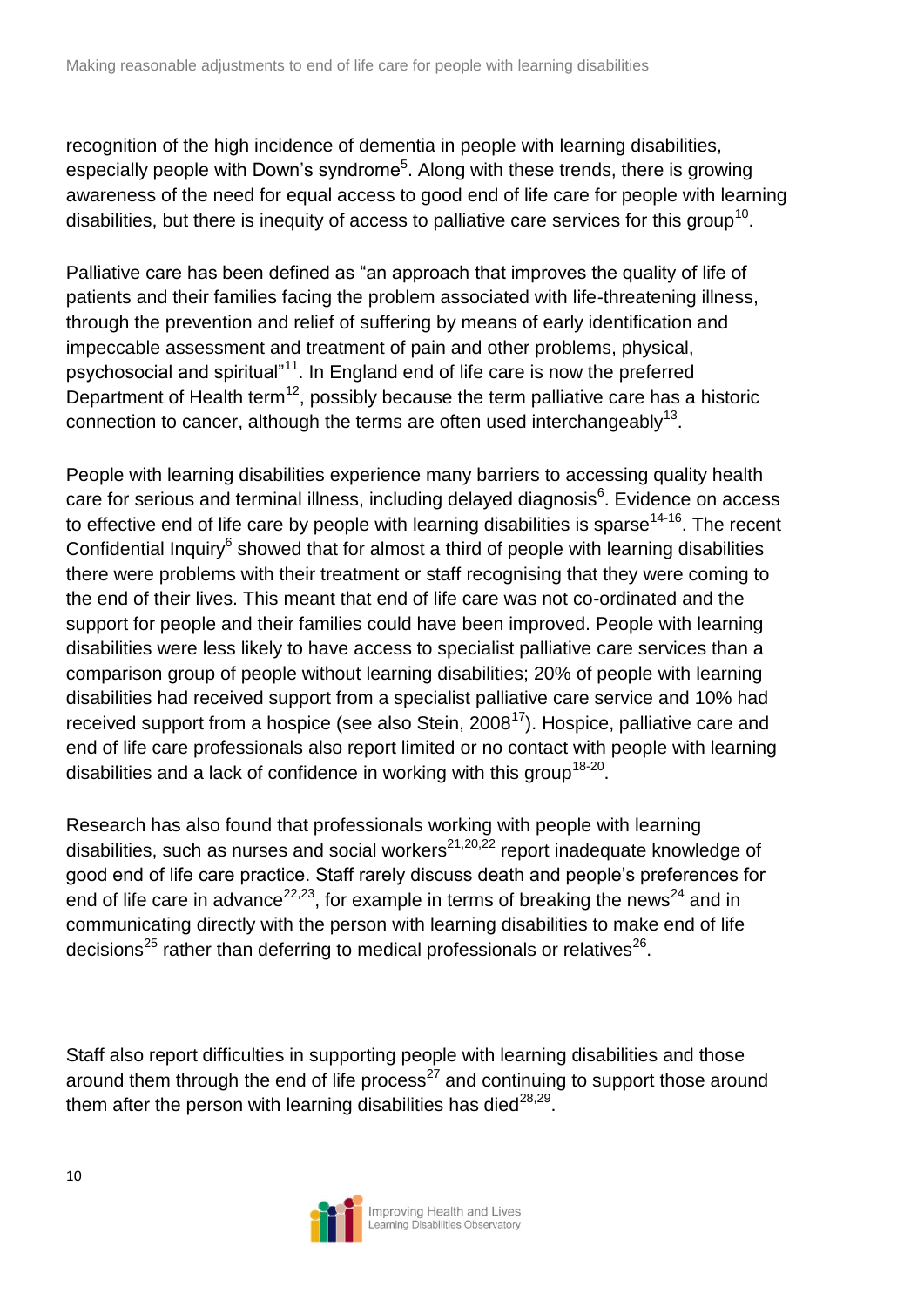Negative consequences of this lack of access to effective end of life care support include a lack of timely diagnosis of life-limiting illnesses, a lack of timely advance planning that takes the preferences of the person with learning disabilities into account, poor pain management and access to opioids at the end of life, and end of life care taking place in unprepared acute hospital settings, resulting in considerable trauma for the person and family members $14,6,30,31,16$ .

The key considerations $32$  are thus:

- timely diagnosis and equal access to the full range of investigations and interventions
- skills to break bad news to the person with learning disabilities and support discussion of end of life care, in collaboration with their family carers and/or support services
- the needs of others (for example, where the person shares a house), including the needs of peers to understand what is happening and the needs of staff for support to continue to provide appropriate care
- support for palliative care services to understand the person's communication and other needs related to their learning disability
- <span id="page-10-0"></span> good co-ordination, taking account of the complex range of issues there may be for a person with learning disabilities

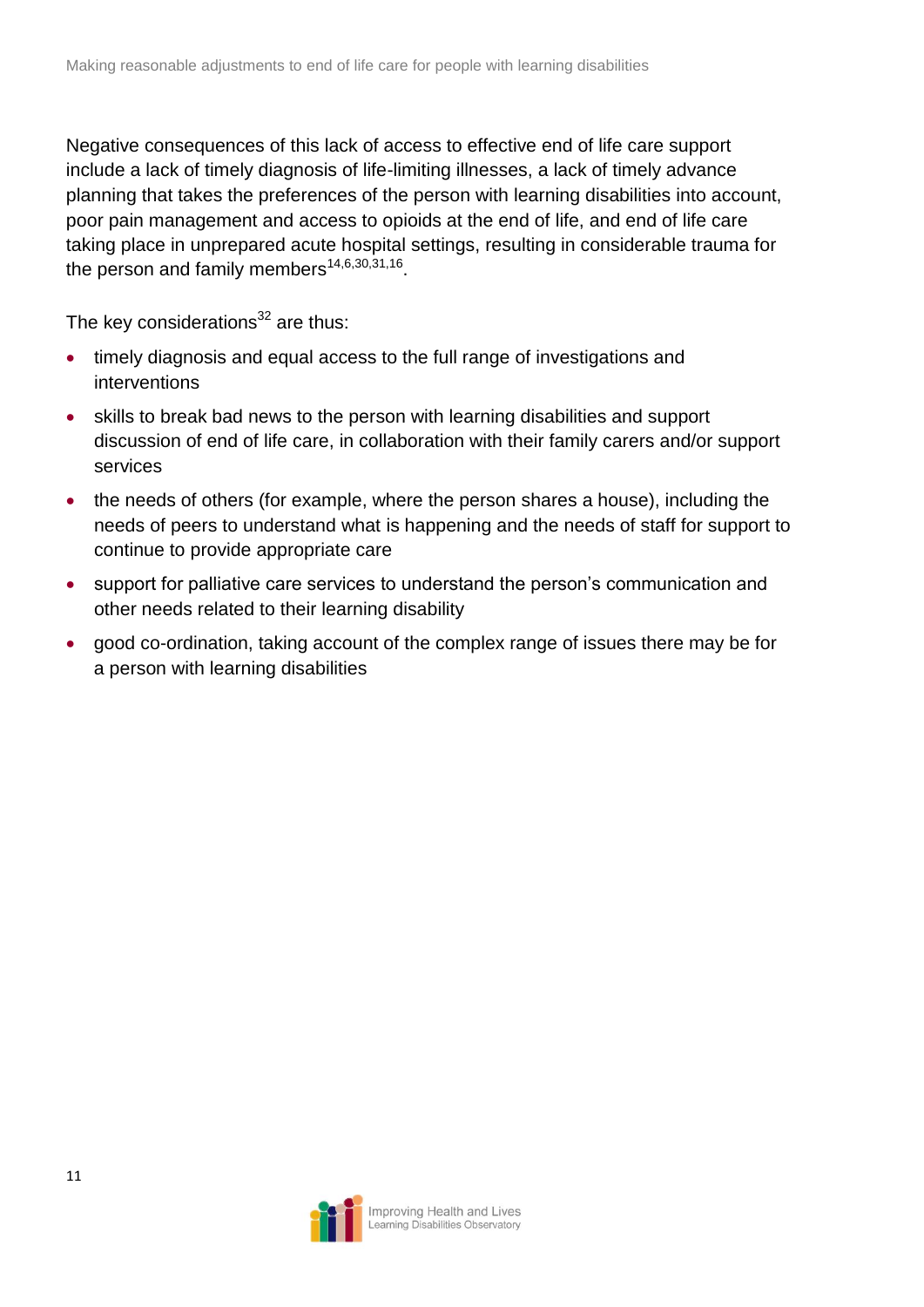### Policy and guidance

This section describes some of the policies and guidance available to support people with end of life care. People with learning disabilities should be able to access end of life care services, with appropriate reasonable adjustments, in ways that work equally as well as for people without learning disabilities.

#### End of Life Care Strategy

In 2008 the Department of Health published the End of Life Care Strategy: promoting high quality care for all adults at the end of life<sup>33</sup>. This provided a framework on which health and social care services could build to improve end of life care.

Recommendations included a care pathway approach both for commissioning services and for delivery of integrated care for individuals. The suggested pathway involved the following steps:

- identification of people approaching the end of life and initiating discussions about preferences for end of life care
- care planning: assessing needs and preferences, agreeing a care plan to reflect these and reviewing these regularly
- co-ordination of care
- delivery of high quality services in all locations
- management of the last days of life
- care after death, and
- support for carers, both during a person's illness and after death

Health and social care commissioners should conduct equality impact assessments of any planned changes to services.

### National Framework for NHS Continuing Healthcare and NHS-funded Nursing Care

The National Framework for NHS Continuing Healthcare (NHS CHC) $34$  explains that people approaching the end of their lives may well meet the criteria for a 'primary health need' and eligibility for NHS CHC should always be considered. An individual who has a

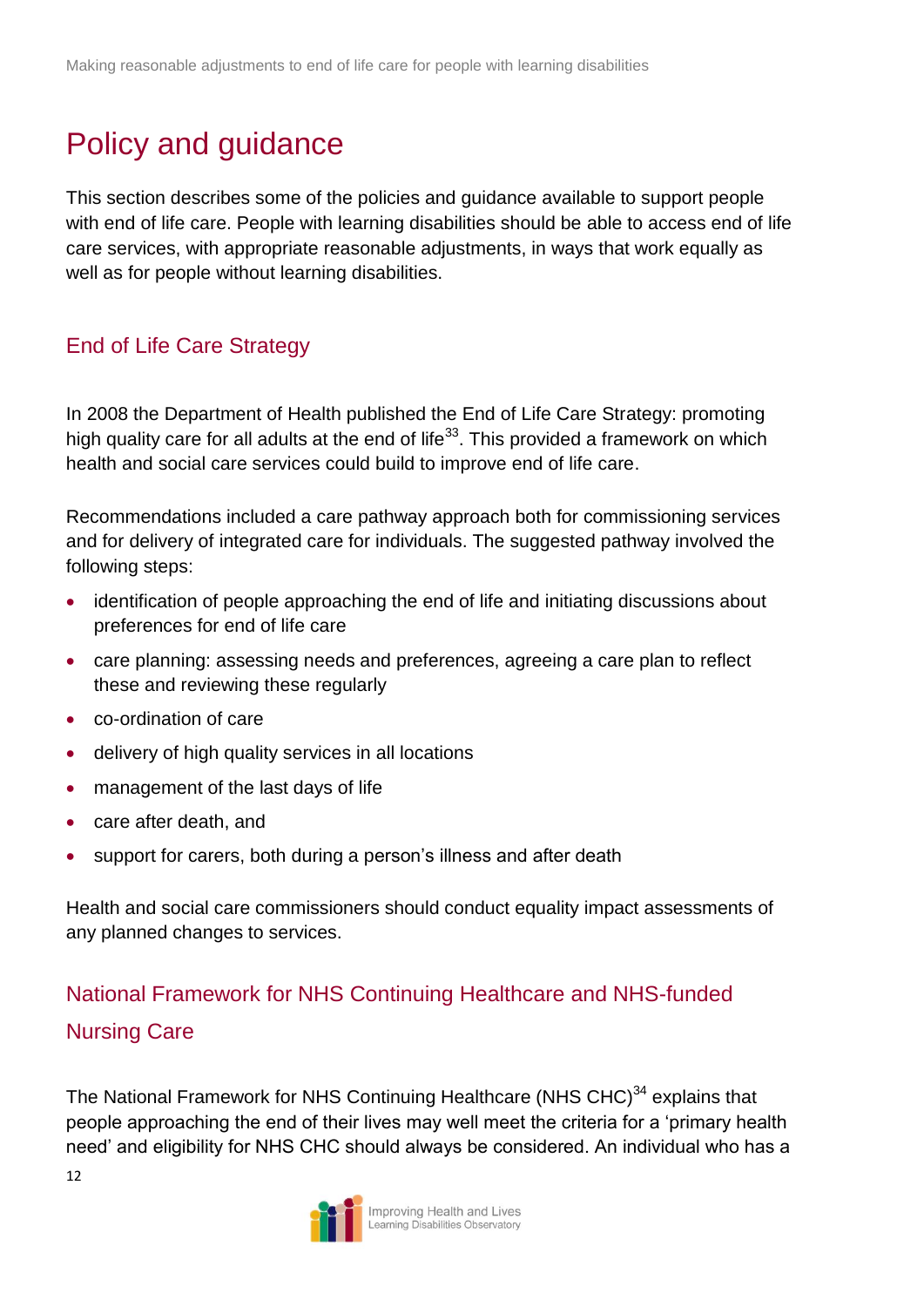rapidly deteriorating condition that may be entering the terminal phase may need NHS CHC funding to enable their needs to be met urgently (eg to allow them to go home to die, or for appropriate end of life support to be put in place). In these circumstances consideration should be given to use of the Fast Track Pathway Tool.

Recommendations for an urgent package of care via the fast-track process should be accepted and actioned immediately by the Clinical Commissioning Group (CCG). NHS CHC assessments, care planning and commissioning for those with end of life needs should be carried out in an integrated manner, as part of the individual's overall end of life care pathway, with full attention to the individual's preferences (including those set out in advance care plans). Commissioners should take particular account of the Framework's guidance regarding person-centred commissioning and procurement arrangements.

### The National End of Life Care Programme

The National End of Life Care Programme<sup>35</sup> worked with health and social care staff, providers, commissioners and third sector organisations across England to improve end of life care for adults, helping to put into practice the End of Life Care Strategy and the NICE quality standard for end of life care for adults (see below). The programme produced a range of resources, such as the series 'The route to success: simple guides to support the implementation of the End of Life Care Pathway'. The series includes 'The route to success in end of life care – achieving quality for people with learning disabilities'<sup>36</sup>.

### One Chance to Get it Right

Following an independent review of the Liverpool Care Pathway for the Dying Patient, it was recommended that this should be phased out by July 2014. Subsequently, NHS England, as part of the Leadership Alliance for the Care of Dying People has developed a new approach to caring for people in the last few days and hours of life<sup>37</sup>. This document sets out the approach that should be used by health and social care organisations when providing care to dying people, irrespective of the setting in which someone is dying. The guidance focuses on the needs and wishes of those dying and the people closest to them, and is based on five new Priorities for Care for when it is thought that an individual may die within the next few days or hours. These five Priorities for Care put people and their families at the centre of decisions about their care and treatment.



<span id="page-12-0"></span>13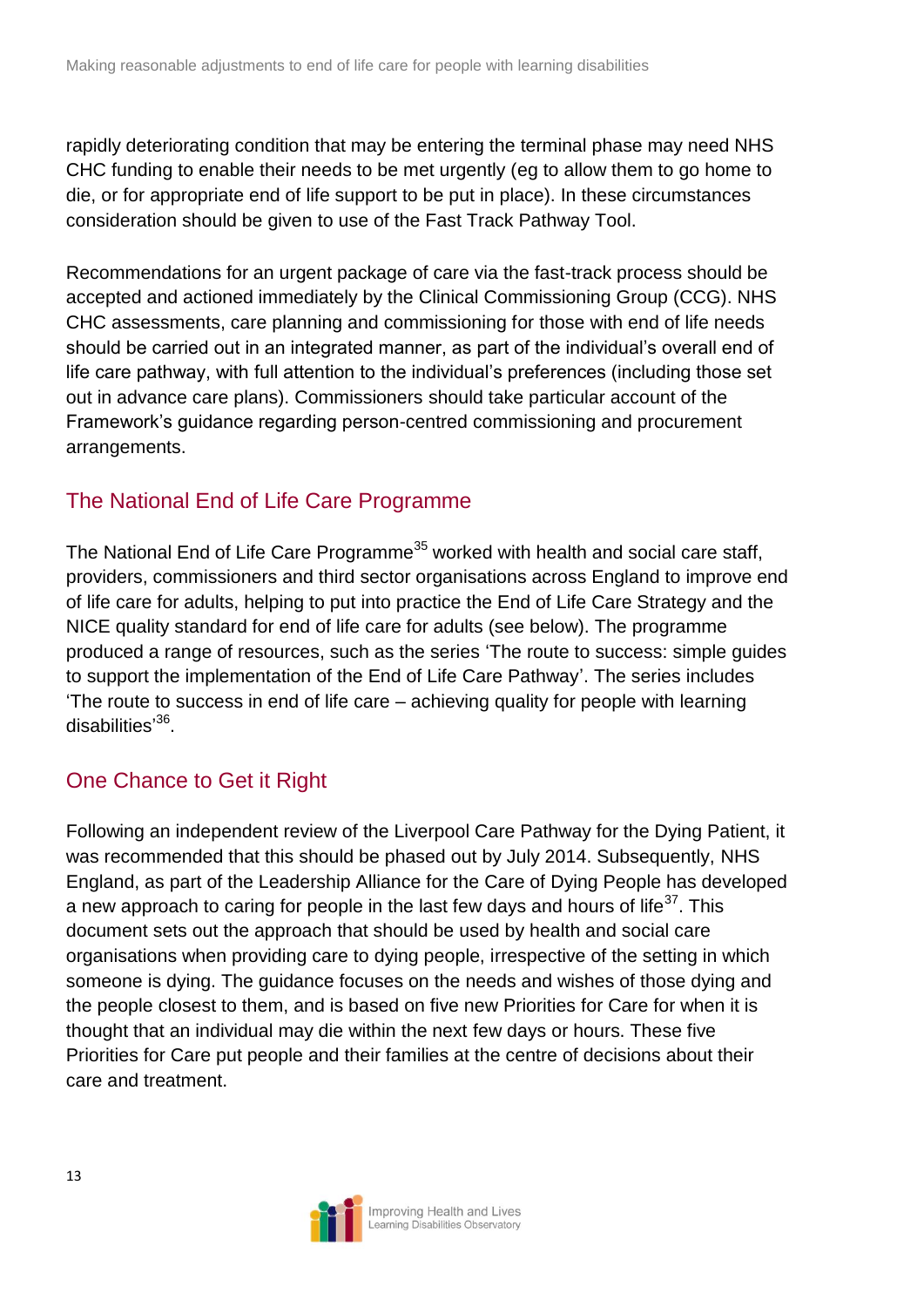### National indicators

The NHS Outcomes Framework 2013/14 $^{38}$  includes a specific indicator (4.6) on improving the experience of care for people at the end of their lives.

This is supported by the objective stated in the NHS Mandate 2014-15 $^{39}$ : "NHS England's objective is to pursue the long-term aim of the NHS being recognised globally as having the highest standards of caring, particularly for older people and at the end of people's lives."

### NICE Quality Standard for End of Life Care

One of the four key recommendations in the End of Life Care Strategy was the development of quality standards against which providers could self-assess and be assessed by regulators. The National Institute for Clinical Excellence (NICE) subsequently developed the quality standard for end of life care  $(QS13)^{40}$ . The quality standard is made up of 16 statements that describe high quality care. These are summarised below:

- people approaching the end of their life are identified at the right time so they receive care and support to meet their needs and preferences
- people approaching the end of life and their families and carers are communicated with, and offered information in a sensitive way, at a time when it is helpful and with respect for their needs and preferences
- people approaching the end of life are offered full assessments to ensure they are getting the best care and support for their circumstances
- people approaching the end of life receive treatment and care to manage their physical and psychological needs, at any time of day or night
- people approaching the end of life are offered social, practical and emotional support tailored to their needs and at the right time to help them feel supported, retain their independence and do things they enjoy for as long as possible
- people approaching the end of life are offered spiritual and/or religious support appropriate to their needs and preferences
- families and carers of people approaching the end of life have their own needs fully assessed as appropriate for their changing needs and preferences, and are offered support to help them cope



14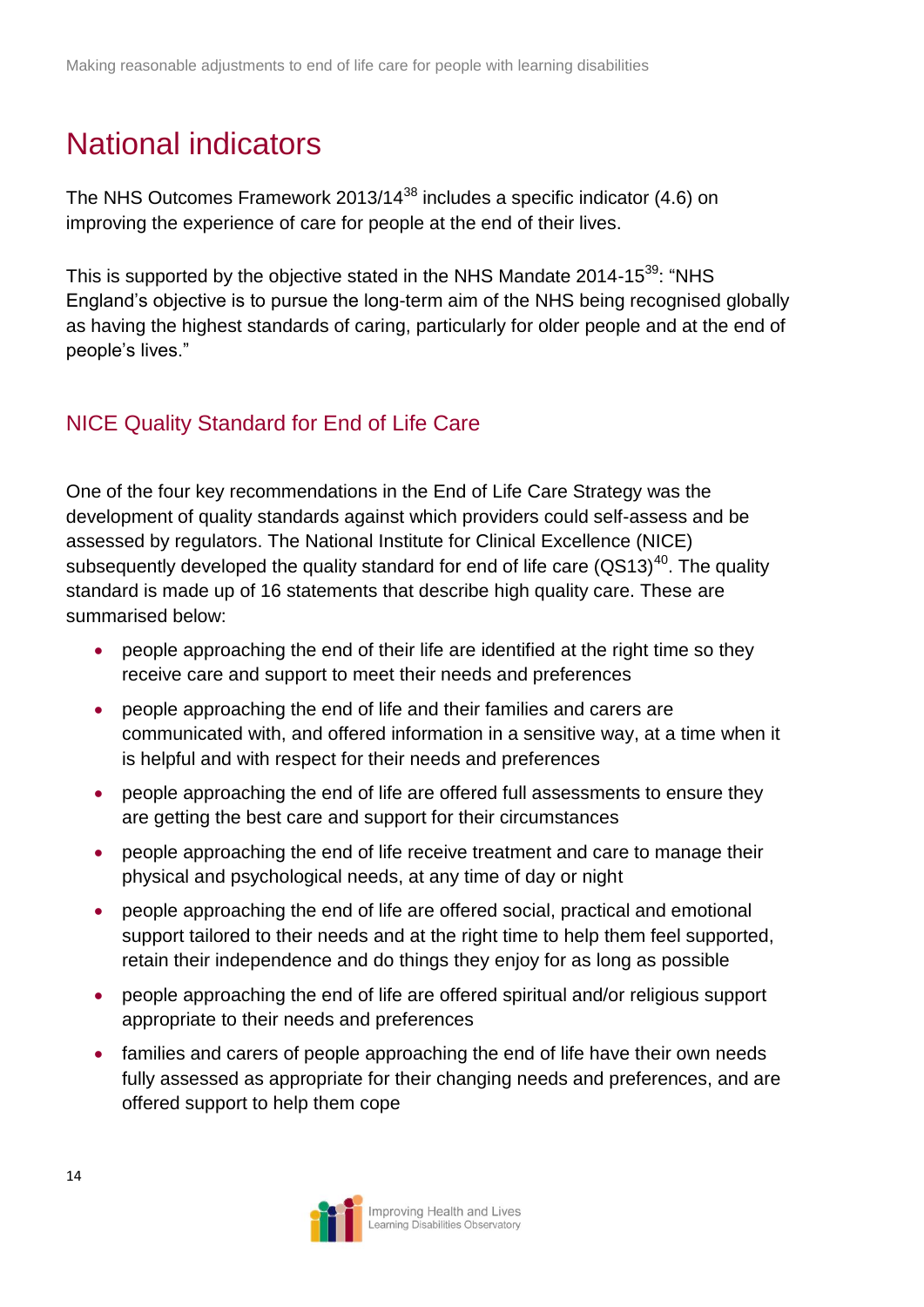- people approaching the end of life receive care whenever they need it (day or night) that is consistent, smoothly co-ordinated and delivered by staff who are aware of their medical condition, care plan and preferences
- people approaching the end of life who experience a crisis at any time of day or night receive prompt, safe and effective urgent care that takes into account their needs and preferences
- people approaching the end of life are offered specialist palliative care if their usual care team is unable to relieve their symptoms adequately; it is offered at the right time for them and is appropriate to their needs and preferences at any time of day or night
- people in the last days of life are identified and receive care according to their care plan, which takes into account their needs and preferences, and ensures they can have rapid access to all the support they need, including equipment (such as a pressure-relieving mattress) and medication
- the body of a person who has died is cared for in a culturally sensitive and dignified manner
- carers and family members of people who have died receive verification and certification of the death as soon as possible
- people closely affected by a death are communicated with in a sensitive way and offered bereavement, emotional and spiritual support appropriate to their needs and preferences; this may include information about practical arrangements and local support services, supportive conversations with staff, and in some cases referral for counselling or more specialist support
- people approaching the end of life and their families and carers are cared for and supported by staff with the knowledge, skills and attitudes needed to provide high-quality care
- People approaching the end of life and their families and carers receive highquality care and support because there are enough staff with the right skills to meet their needs

This quality standard covers all settings and services in which care is provided by health and social care staff to all adults approaching the end of their life, regardless of disability.

#### Quality markers for end of life care

A full set of quality markers was developed to support the End of Life Care Strategy<sup>41</sup>. These are summarised in Appendix 1 of 'The route to success in end of life care – achieving quality for people with learning disabilities'<sup>36</sup>.

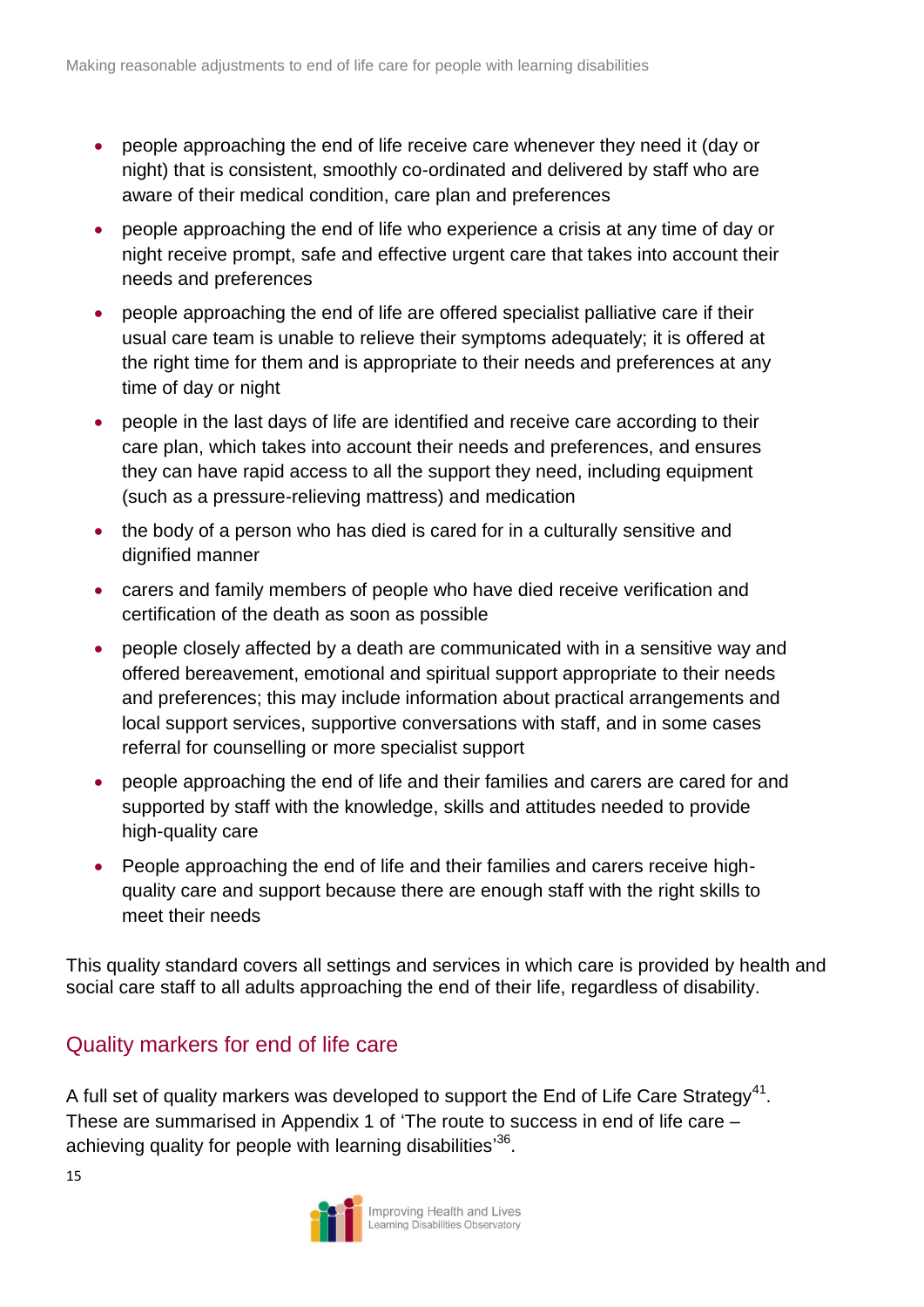#### The 'Narrative for person centred coordinated care'

<span id="page-15-0"></span>National Voices and Think Local Act Personal have collaborated on the 'Narrative for person centred coordinated care<sup>'42</sup>. Subsequently National Voices and the National Council for Palliative Care, working with a core group of voluntary organisations, have drafted (as at April 2014) a supplementary set of 'I' statements that describe some critical outcomes and success factors in end of life care, support and treatment, from the perspective of the people who need that care, their carers and families. These will be submitted to NHS England once completed. The working title is: Everyone working together to help me make the most of the last stage of my life.

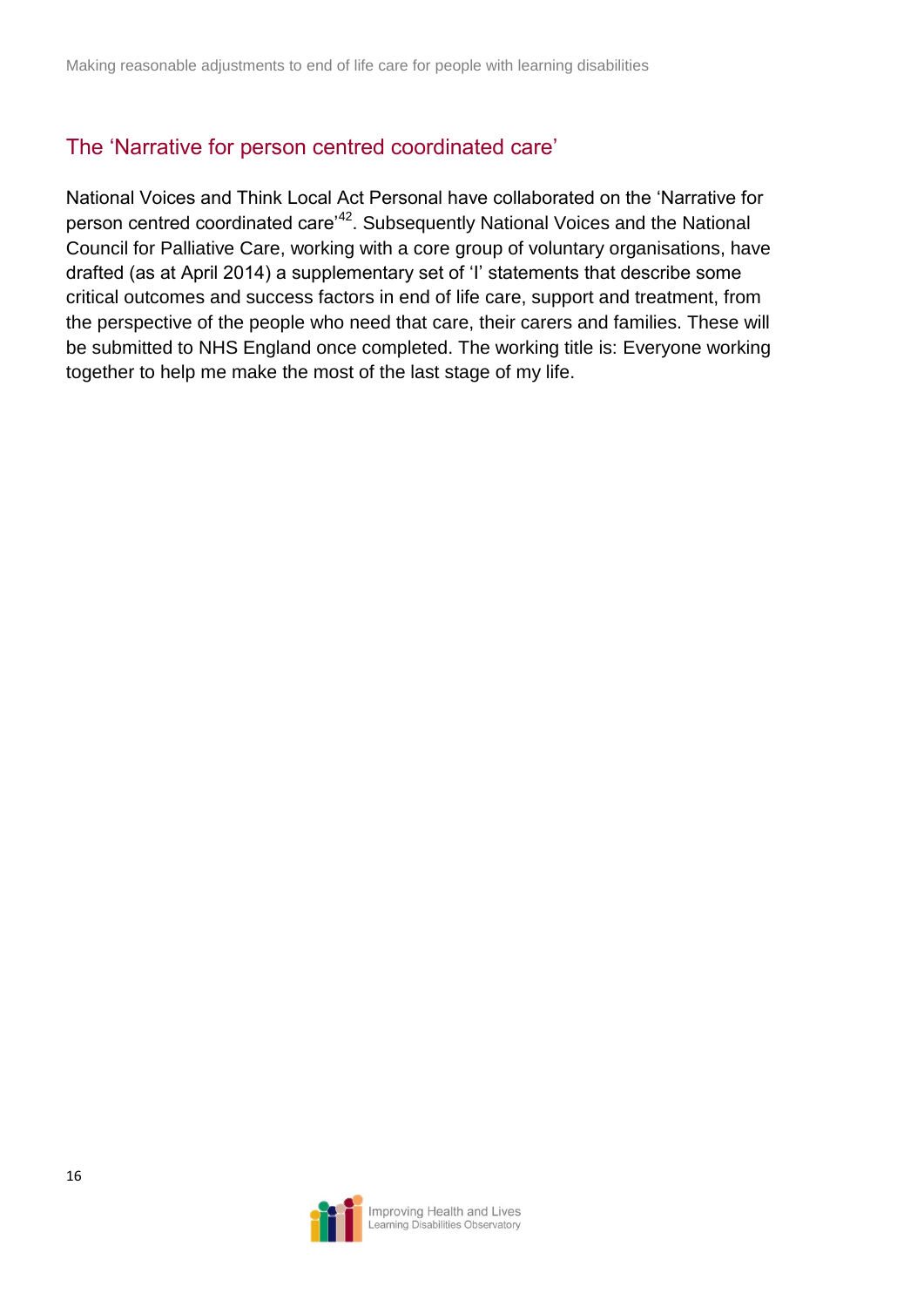### Resources

The following section lists some examples from practice and links to other resources that can be found on:

- the Easyhealth site: [www.easyhealth.org.uk](http://www.easyhealth.org.uk/)
- the picture of health site: [www.apictureofhealth.southwest.nhs.uk](http://www.apictureofhealth.southwest.nhs.uk/)
- the British Institute for Learning Disabilities site: [www.bild.org.uk](http://www.bild.org.uk/)
- the Bereavement and Learning Disabilities site: [www.bereavementanddisability.org.uk](http://www.bereavementanddisability.org.uk/)
- the Palliative Care for People with Learning Disabilities Network site: [www.pcpld.org](http://www.pcpld.org/)
- the Access to Acute Network site:<http://a2anetwork.co.uk/>
- the Foundation for People with Learning Disabilities site: [www.learningdisabilities.org.uk](http://www.learningdisabilities.org.uk/)
- the LDPHO reasonable adjustments database [www.improvinghealthandlives.org.uk/projects/reasonableadjustments](http://www.improvinghealthandlives.org.uk/projects/reasonableadjustments)

The resources are in two sections:-

- 1. guidance and information
- 2. information for people with learning disabilities, family carers and supporters

Please note that some resources may be available from more than one site, but we have only included one link per resource. We have only listed resources that are free to download, although some sites include resources you can buy.

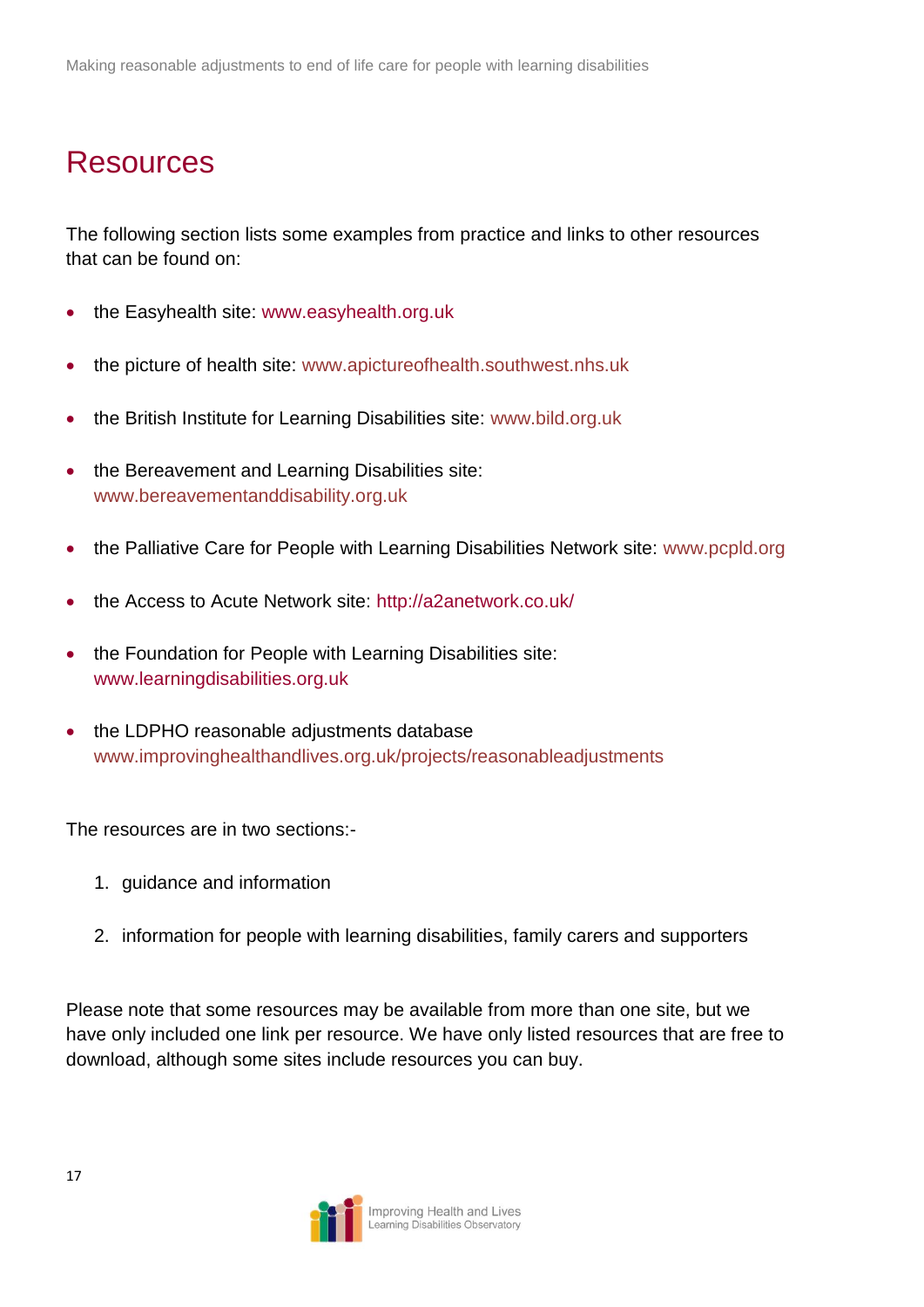| <b>Theme</b>                                  | <b>Description</b>                                                                                                                                                                                                       | <b>Provider</b>                                                                                       | Link                                                                                                           |
|-----------------------------------------------|--------------------------------------------------------------------------------------------------------------------------------------------------------------------------------------------------------------------------|-------------------------------------------------------------------------------------------------------|----------------------------------------------------------------------------------------------------------------|
| <b>Guidance and information</b>               |                                                                                                                                                                                                                          |                                                                                                       |                                                                                                                |
| Bereavement and<br><b>Learning Disability</b> | Guide for professionals<br>offering bereavement support                                                                                                                                                                  | <b>Keele University</b>                                                                               | www.bereavementan<br>ddisability.org.uk/                                                                       |
| Living and Dying<br>with Dignity              | Ensuring people with<br>disabilities receive inclusive<br>end of life care services                                                                                                                                      | Mencap                                                                                                | www.mencap.org.uk/<br>all-about-learning-<br>disability/information-<br>professionals/health/e<br>nd-life-care |
| Symptom<br>Management                         | Symptom management end of<br>life care pathway and guidance                                                                                                                                                              | Haringey<br>Learning<br><b>Disabilities</b><br>Partnership                                            | www.improvinghealth<br>andlives.org.uk/adjust<br>ments/?adjustment=3<br>12                                     |
| End of Life Care                              | Dementia and end of life                                                                                                                                                                                                 | Alzheimer's<br>society                                                                                | www.alzheimers.org.<br>uk/site/scripts/docum<br>ents_info.php?docum<br>$entID = 428$                           |
| <b>Breaking Bad</b><br><b>News</b>            | A suite of resources for use by<br>practitioners, families and<br>carers                                                                                                                                                 | <b>Breaking Bad</b><br><b>News</b>                                                                    | www.breakingbadne<br>ws.org/                                                                                   |
| <b>Six Steps</b><br><b>Structure</b>          | A programme for care homes<br>to deliver the best end of life<br>care                                                                                                                                                    | <b>NHS Cumbria</b><br>and Lancashire<br>End of Life Care<br><b>Network</b>                            | www.endoflifecumbri<br>aandlancashire.org.u<br>k/six_steps.php                                                 |
| North West End of<br>Life Care Model          | Story of a patient's health from<br>diagnosis to life limiting illness                                                                                                                                                   | <b>NHS Cumbria</b><br>and Lancashire<br>End of Life Care<br><b>Network</b>                            | www.endoflifecumbri<br>aandlancashire.org.u<br>k/info_health_socialc<br>are_professionals/mo<br>del.php        |
| Decision making                               | Deciding Right guide to<br>support compliance with BMA/<br><b>Resuscitation Council/RCN</b><br>joint statement on cardio-<br>pulmonary decisions, NHS<br>guidance on advance care<br>planning and Mental Capacity<br>Act | <b>NHS England</b><br>Northern<br>Clinical<br>Networks and<br>Senate (End of<br>life care<br>network) | www.cnne.org.uk/end<br>-of-life-care---the-<br>clinical-<br>network/decidingright                              |
| <b>Distress</b><br>assessment                 | DisDAT tool provides means to<br>document individual's<br>language of distress, monitor<br>their distress and evaluate its<br>cause                                                                                      | St. Oswald's<br>Hospice and<br>Tyne & Wear<br><b>NHS Trust</b>                                        | www.stoswaldsuk.org<br>/adults/professionals/<br>disdat/Background%2<br>0to%20DisDAT/                          |

| Spiritual needs | Briefings on research about   | <b>Foundation for</b> | www.learningdisabiliti |
|-----------------|-------------------------------|-----------------------|------------------------|
|                 | the spiritual needs of people | People with           | es.org.uk/publications |

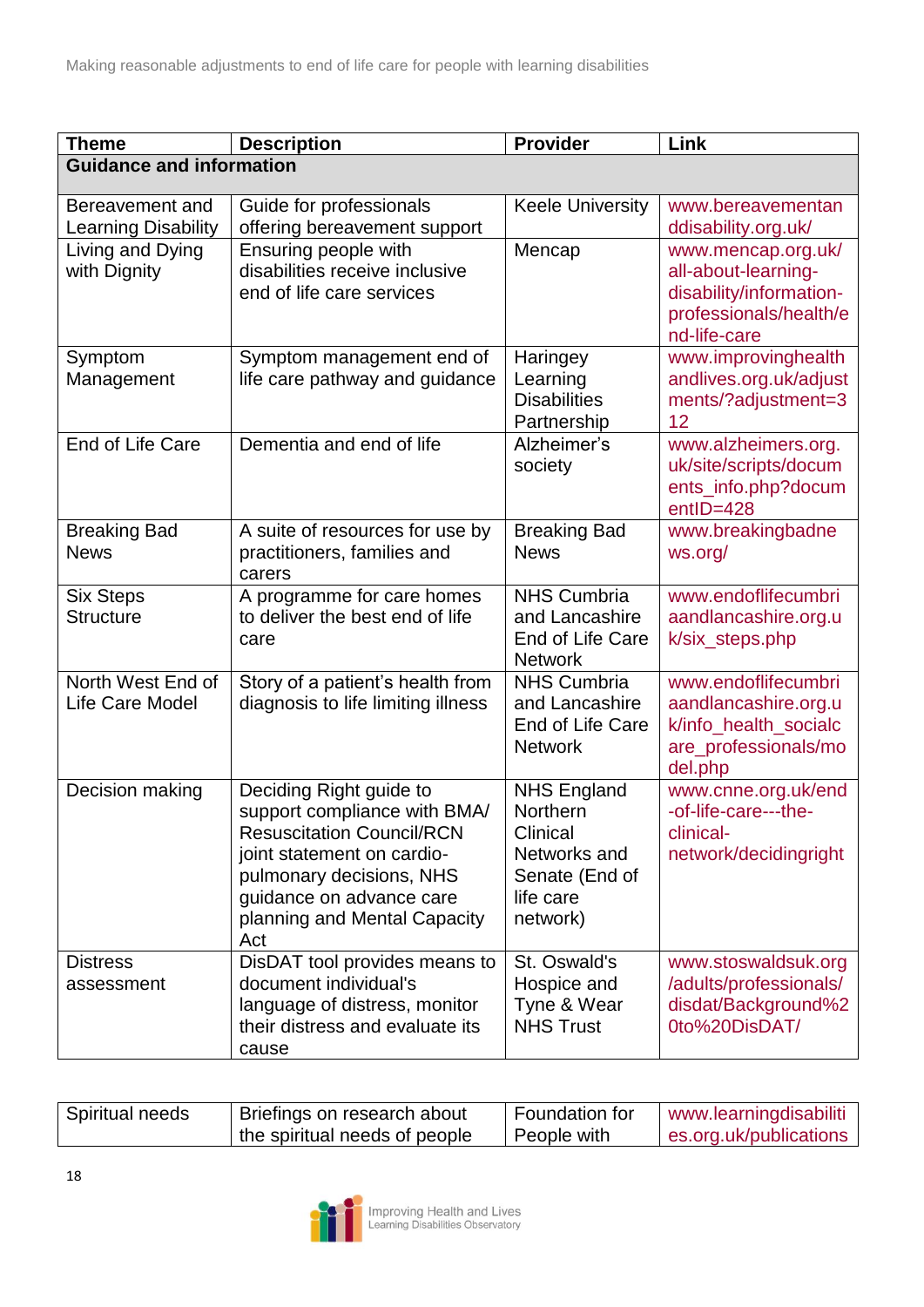|                                         | with learning disabilities                                                                                                                           | Learning<br><b>Disabilities</b> | /why-are-we-here-<br>update/<br>www.learningdisabiliti<br>es.org.uk/publications<br>/what-about-faith-<br>briefing/                               |
|-----------------------------------------|------------------------------------------------------------------------------------------------------------------------------------------------------|---------------------------------|---------------------------------------------------------------------------------------------------------------------------------------------------|
| Palliative care<br>services             | Guidance for palliative care<br>services on working with<br>people with learning disabilities<br>and co-working with learning<br>disability services | Help the<br>Hospices            | www.helpthehospices<br>.org.uk/our-<br>services/publications/<br>publications-<br>catalogue/?entryid21<br>9=138181&q=0~learn<br>ing+disabilities~ |
|                                         | Information for people with learning disabilities and carers                                                                                         |                                 |                                                                                                                                                   |
| <b>NICE</b> quality<br>standard         | Information for patients and<br>carers on improving support<br>and palliative care for adults<br>with cancer                                         | <b>NICE</b>                     | http://guidance.nice.o<br>rg.uk/CSGSP/Publicl<br>nfo/pdf/English                                                                                  |
| <b>NHS Constitution</b>                 | The principles and values of<br>the NHS in England                                                                                                   | Department of<br>Health         | www.gov.uk/governm<br>ent/publications/the-<br>nhs-constitution-for-<br>england                                                                   |
| <b>Dying Matters</b>                    | We're living well but dying<br>matters - videos                                                                                                      | <b>Dying Matters</b>            | www.dyingmatters.or<br>g/page/were-living-<br>well-dying-matters                                                                                  |
| Living and Dying<br>with Dignity        | Ensuring people with<br>disabilities receive inclusive<br>end of life care services - easy<br>read guide to accompany the<br>guide for staff         | Mencap                          | www.mencap.org.uk/<br>all-about-learning-<br>disability/information-<br>professionals/health/e<br>nd-life-care                                    |
| When I die                              | Easy read choices booklet                                                                                                                            | Easyhealth                      | www.easyhealth.org.<br>uk/listing/dying-<br>%28leaflets%29                                                                                        |
| <b>Preferred Priorities</b><br>for Care | Easy read booklet for anyone<br>who wishes to plan for their<br>future end of life care                                                              | Easyhealth                      | www.easyhealth.org.<br>uk/listing/dying-<br>%28leaflets%29                                                                                        |
| My End of Life<br><b>Book</b>           | Easy read booklet for end of<br>life care planning                                                                                                   | A Picture of<br>Health          | www.apictureofhealth<br>.southwest.nhs.uk/ac<br>ute-hospitals/end-of-<br>$l$ ife $/$                                                              |

| End of Life Plan | Easy read end of life plan-what  <br>I want to happen | A Picture of<br>Health | www.apictureofhealth<br>.southwest.nhs.uk/ac<br>ute-hospitals/end-of-<br>life/ |
|------------------|-------------------------------------------------------|------------------------|--------------------------------------------------------------------------------|
| End of Life Plan | Guidance for supporting                               | A Picture of           | www.apictureofhealth                                                           |

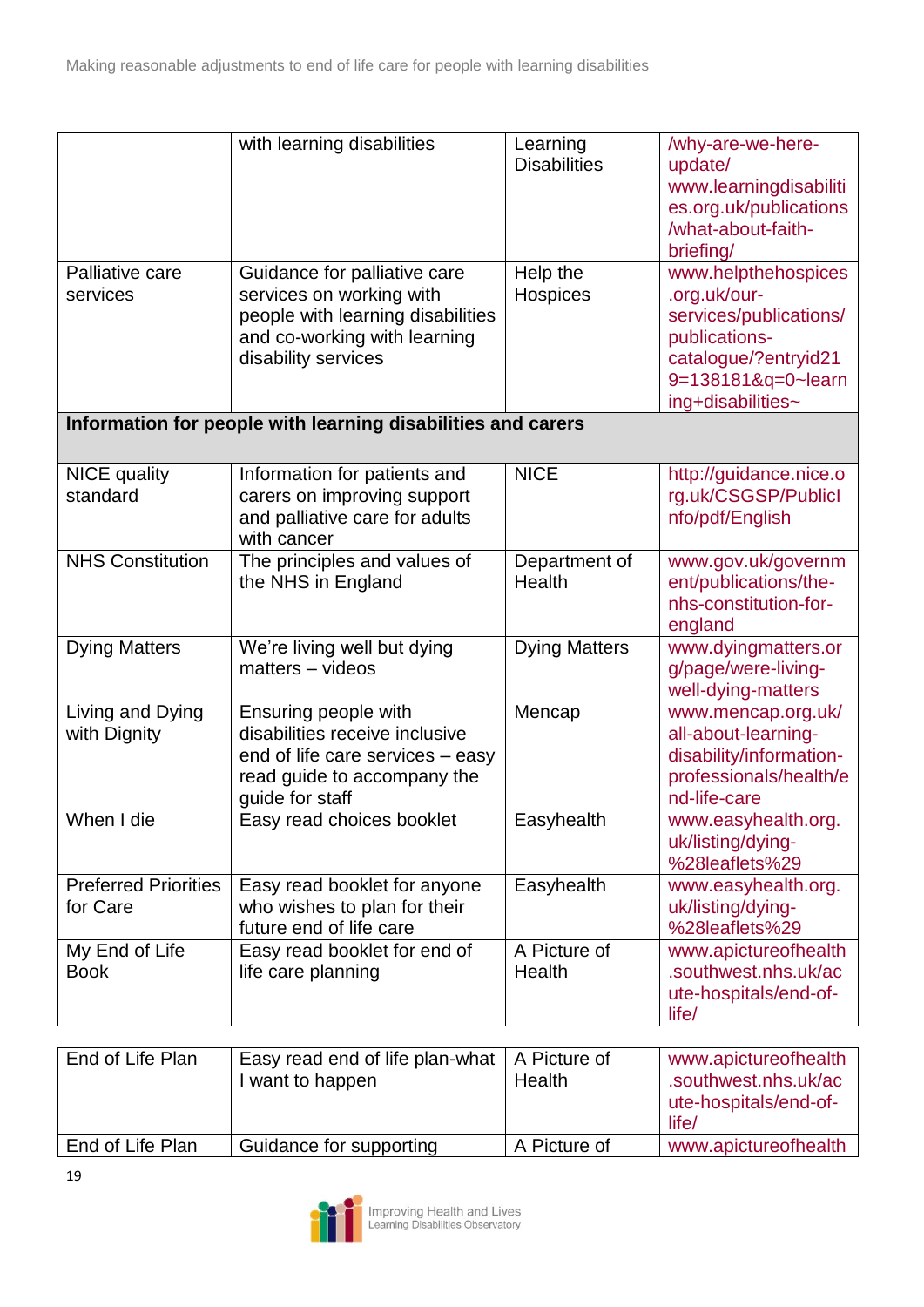| Guidance                                                | people to complete the end of<br>life plan above.                                                                                                    | Health                                                           | .southwest.nhs.uk/ac<br>ute-hospitals/end-of-<br>life/                         |
|---------------------------------------------------------|------------------------------------------------------------------------------------------------------------------------------------------------------|------------------------------------------------------------------|--------------------------------------------------------------------------------|
| <b>Hospice Care</b>                                     | Easy read information about<br>hospice care                                                                                                          | A Picture of<br>Health                                           | www.apictureofhealth<br>.southwest.nhs.uk/ac<br>ute-hospitals/end-of-<br>life/ |
| End of life care<br>resource pack                       | What can we do pack to help<br>anyone supporting a person<br>with learning disabilities during<br>the end of their life, and after<br>they have died | <b>NHS North East</b>                                            | http://a2anetwork.co.<br>uk/resources/palliativ<br>e-careend-of-life-<br>care/ |
| Bereavement and<br>Learning<br><b>Disabilities</b>      | A guide for carers offering<br>support                                                                                                               | <b>Keele University</b>                                          | www.bereavementan<br>ddisability.org.uk/                                       |
| Bereavement and<br>Learning<br><b>Disabilities</b>      | Bereavement support for<br>people with learning disabilities                                                                                         | <b>Keele University</b>                                          | www.bereavementan<br>ddisability.org.uk/                                       |
| Organ and Tissue<br>Donation                            | Easy read leaflet about organ<br>and tissue donation                                                                                                 | <b>NHS</b>                                                       | www.organdonation.n<br>hs.uk/newsroom/fact<br>sheets/                          |
| When I Die                                              | Easy read person centred plan<br>template                                                                                                            | <b>LDPHO</b>                                                     | www.improvinghealth<br>andlives.org.uk/adjust<br>ments/?adjustment=1<br>48     |
| My Final Plan                                           | Easy read end of life plan<br>template                                                                                                               | <b>LDPHO</b>                                                     | www.improvinghealth<br>andlives.org.uk/adjust<br>ments/?adjustment=1<br>07     |
| No box to tick                                          | Booklet on meeting the<br>spiritual needs and religious<br>beliefs of people with learning<br>disabilities                                           | Foundation for<br>People with<br>Learning<br><b>Disabilities</b> | www.learningdisabiliti<br>es.org.uk/publications<br>/no-box-to-tick/           |
| What is important<br>to you?                            | Easier read booklet on spiritual<br>needs; includes section on loss<br>and death                                                                     | Foundation for<br>People with<br>Learning<br><b>Disabilities</b> | www.learningdisabiliti<br>es.org.uk/publications<br>/what-is-important/        |
| Palliative Care,<br>End of Life Care<br>and Bereavement | Book for carers of people with<br>learning disabilities affected by<br>cancer                                                                        | <b>CHANGE</b>                                                    | http://be.macmillan.or<br>g.uk/be/s-428-<br>accessible-<br>information.aspx    |
|                                                         |                                                                                                                                                      |                                                                  |                                                                                |
| Palliative Care,                                        | Easy read book for people                                                                                                                            | <b>CHANGE</b>                                                    | http://be.macmillan.or                                                         |



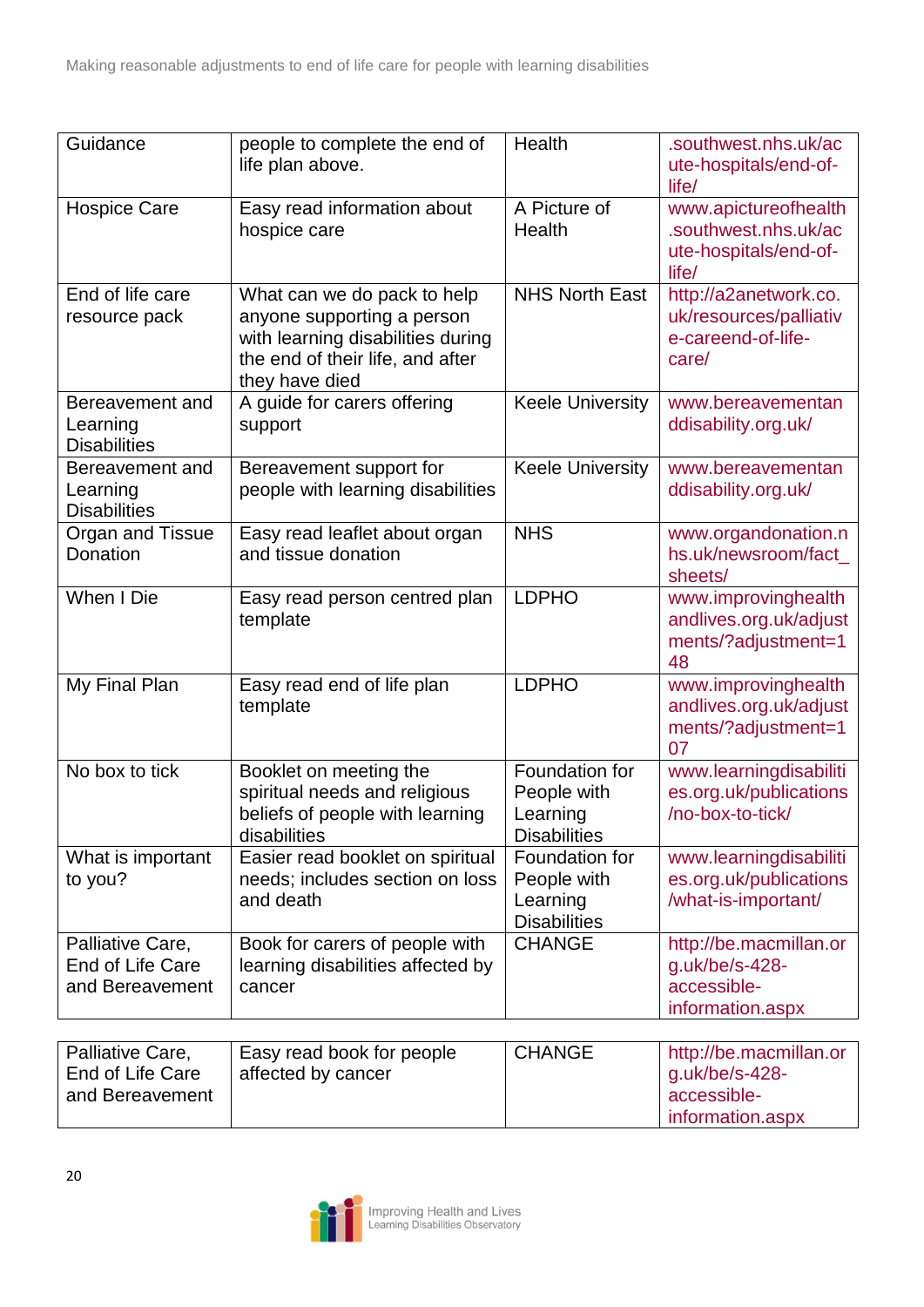### <span id="page-20-0"></span>Examples of reasonable adjustments and case studies

This section of the report demonstrates that making a variety of reasonable adjustments can improve the end of life care experience for individuals. The key themes that have been identified from the case studies of improved end of life care for people with learning disabilities include:

- multi-disciplinary team working
- easily accessible information
- supporting people to plan their end of life arrangements
- working in partnership with individuals and their families

A number of these case studies demonstrate that making reasonable adjustments for individuals can lead to effective systemic improvements.

#### **Haringey Learning Disability Partnership**

Enjoying activities and spending money at the end of life

R is a 70 year old man with learning disabilities, dementia and lung cancer.

R had a substantial amount of money and no next of kin, but was not being supported to enjoy his money during the last few months of his life. With input from an Independent Mental Capacity Advocate, a learning disabilities nurse made a memory book with R so that he could be supported to spend his time and money doing activities he enjoyed. The nurse also worked jointly with palliative care teams and the GP to support them to understand R's communication and other needs, including issues relating to capacity.

R's health has deteriorated and he now lives in a nursing home, but the support he received meant that he had the opportunity to spend his time and money doing what he wanted to do before he became too ill.

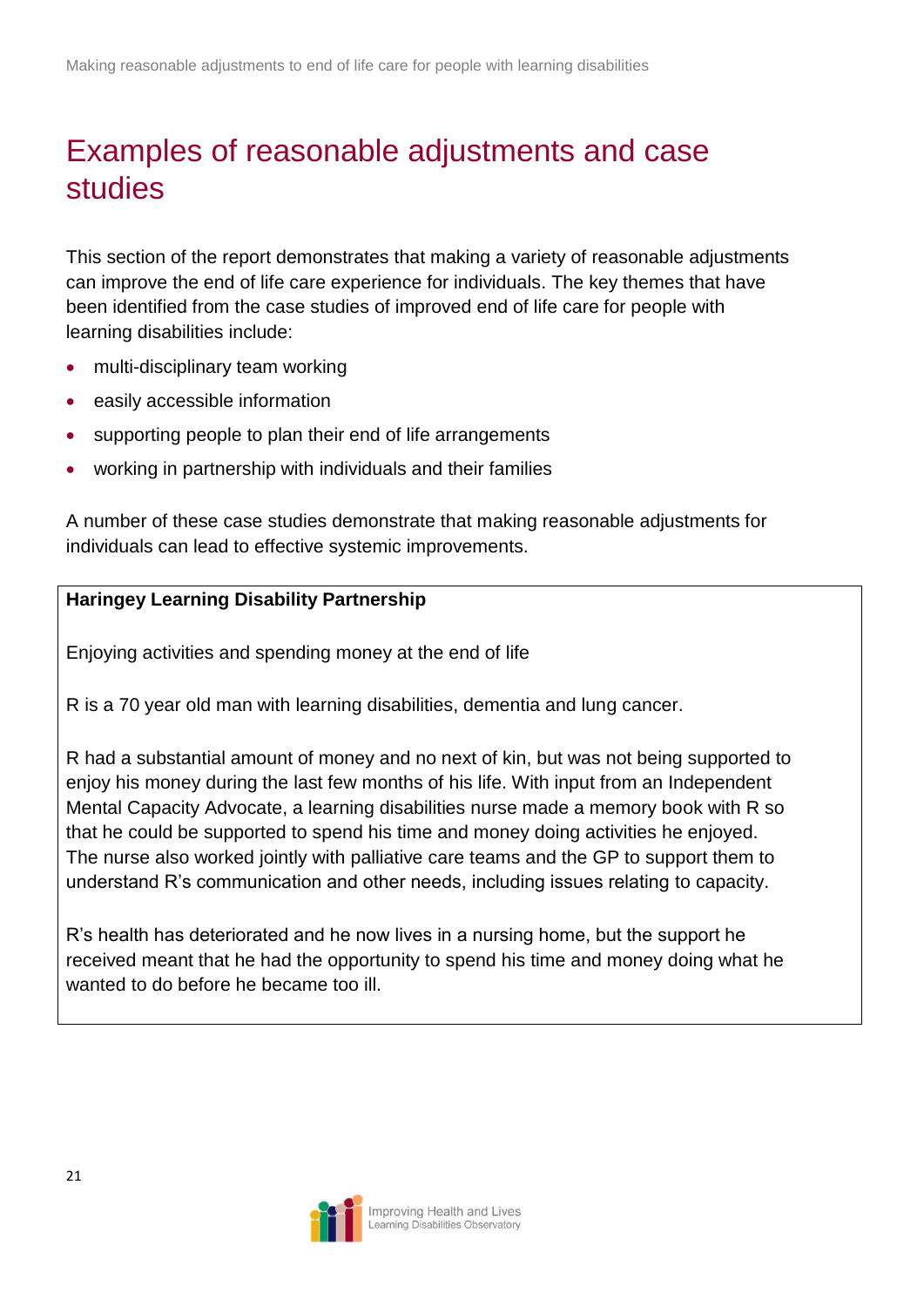#### **Dorothy House Hospice, Winsley, Wiltshire**

#### Accessible information

The Dorothy House Hospice team recognised that their information was not easily understood by people with learning disabilities. A small team formed to develop more accessible information: three people with learning disabilities, a member of the communications team (as graphic designer), a palliative care practice development nurse and representatives from each hospice department.

The following easy read leaflets have been produced by the team:

- 
- $\checkmark$  About Dorothy House  $\checkmark$  Lymphoedema
- $\checkmark$  The Day Patient Unit  $\checkmark$  Breathlessness
- $\checkmark$  The In-Patient Unit  $\checkmark$  Complaints
	-

- 
- $\checkmark$  Hospice at Home  $\checkmark$  Complementary therapies
- $\checkmark$  Advance Care Planning

The team is working on leaflets about pain and other symptoms, such as fatigue, nausea and vomiting.

The team meets at the hospice every 6-8 weeks for 1½ hours and discusses words and pictures to explain the leaflet, for agreement by the three self advocates. The graphic designer works on changes for the next meeting, when the process is repeated to ensure everyone is pleased with the result and the look of the finished leaflet.

The team ensures that people with learning disabilities are offered information they can understand to help them make informed end of life care choices.

Further information can be found at: [www.dorothyhouse.co.uk/easy-read](http://www.dorothyhouse.co.uk/easy-read)

#### **Calderstones Partnership NHS Foundation Trust**

Involvement in planning end of life care

A had stage four lung cancer and learning disabilities; he was detained under the Mental Health Act and lived in a supported flat that was part of a secure service for

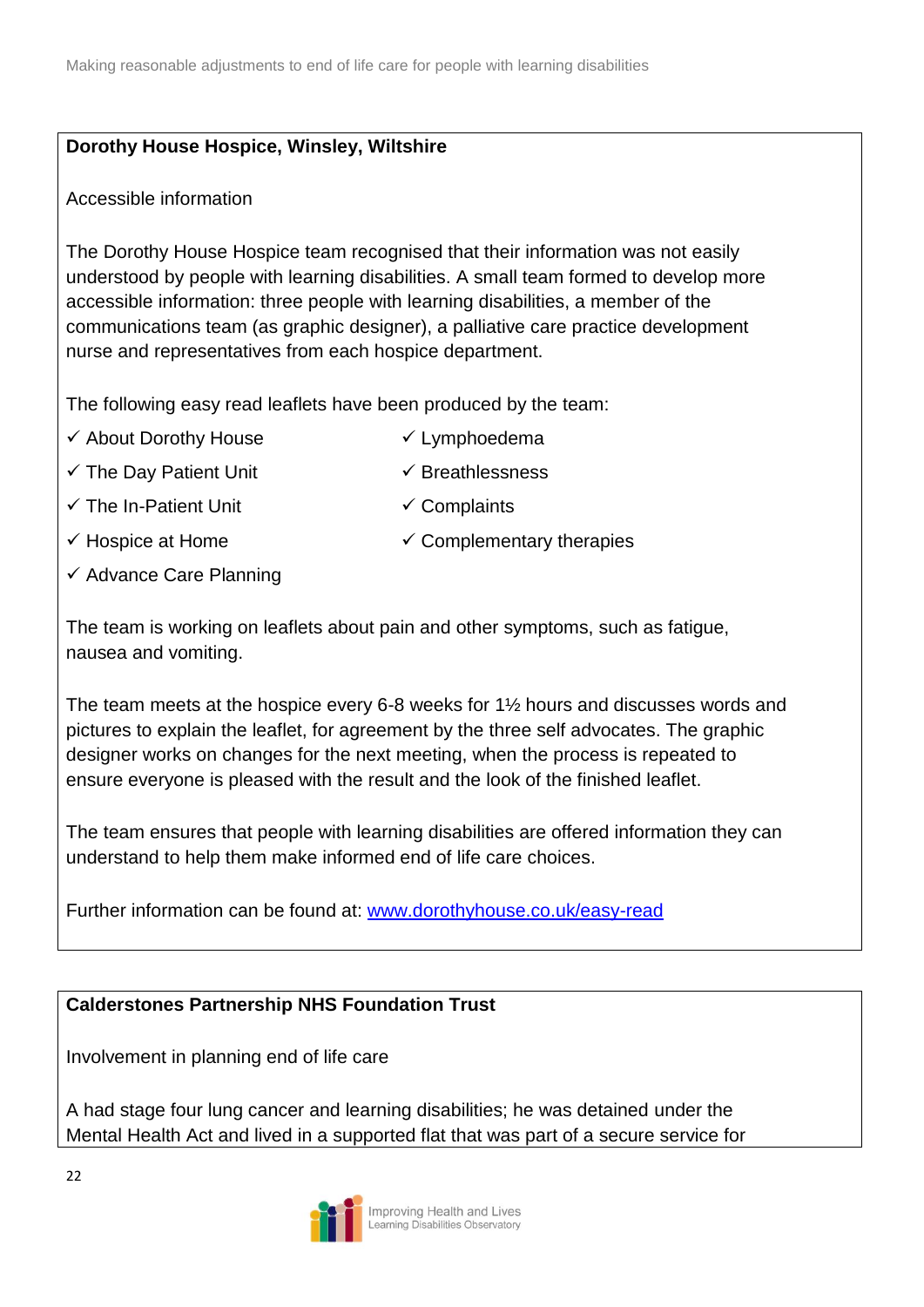people with learning disabilities.

A had capacity and was able to make some decisions around what he wanted his end of life to be like. He wanted to die in the flat and he made an 'advance decision to refuse treatment' that was very specific. He completed a 'preferred priorities for care', and a Do Not Attempt Cardiopulmonary Resuscitation (DNACPR) was also completed. A made plans about his funeral by following the 'When I Die' document.

Following the 6 Steps Structure and using the End of Life North West Model of Care (see Resources/Guidance section of this report), A was cared for in his usual place of residence by the local Macmillan nurse, the onsite Advanced Practitioner, a Practice Educator and two psychiatrists.

Treatment and care plans were methodical, yet easy to follow, with clear instructions about what to do if different situations arose. Training was arranged to educate staff who were unfamiliar with A (who might have to make decisions in emergencies), to prevent inappropriate admissions to hospital and to promote A's wishes to die at home and not alone.

Although A did get admitted to hospital, two staff stayed with him and his wish not to die alone was achieved with the support of his care staff.

#### **Bradford District Care Trust**

Support for the whole family

M lived at home with his elderly mother, and shared a bedroom with his brother. Both M and his brother had moderate learning disabilities and their mother had looked after them all their lives. In his late fifties M developed a tumour in his stomach. M would not tolerate a CT scan even with sedation. Finally it was decided through a best interests process that M would not be able to understand or tolerate the post-operative aftercare that would be required if he had surgery and palliative care was felt to be the preferred option.

M began attending the Marie Curie day centre one day a week so that he could build relationships with the palliative care staff and get used to the hospice. At first he stood outside in the hospice garden, wary and watching what was going on but refusing to participate. Eventually he was encouraged to go inside and interact. Staff found M a job

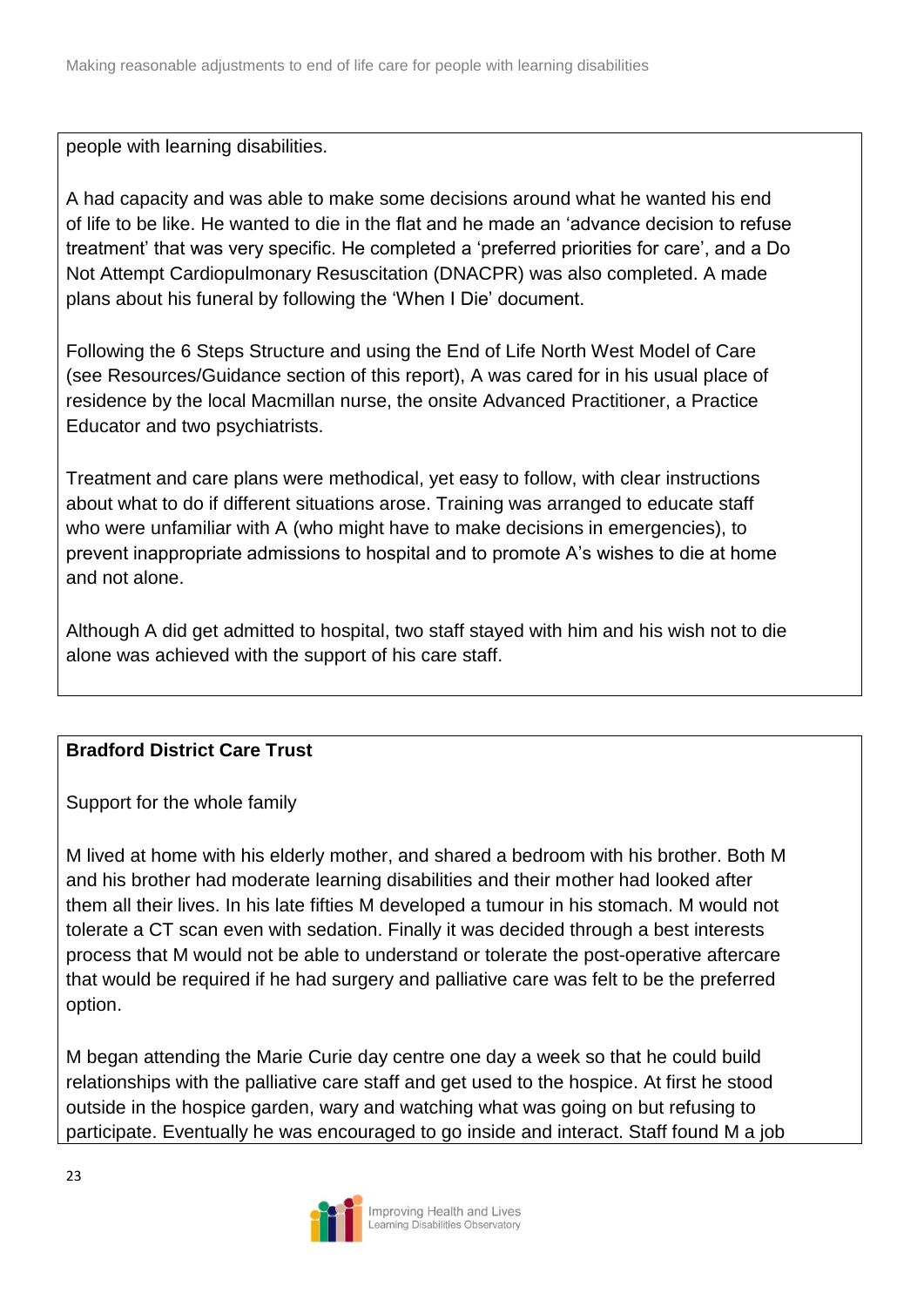assisting domestic staff; he enjoyed this and it helped him become familiar with the whole hospice.

As the tumour grew it affected M's appetite: he was eating less and losing weight, so he was admitted to the hospice. M was in great pain; the palliative care nurse administered morphine with the assistance of the learning disability nurse, as M needed to be restrained safely in order to have the pain relief administered.

M began eating and drinking small amounts again and returned home. A contingency plan/pathway was put in place, involving palliative care, district nursing and the learning disabilities team. Morphine injections were stored safely at M's home and the learning disabilities nurse obtained a list of volunteers trained in safe holding techniques to call upon in case assistance was needed.

M's illness progressed and he became unsteady on his feet. He fell down the stairs twice and was re-admitted to the hospice. Within a couple of days his health deteriorated further and in the early hours of one morning the hospice contacted both the learning disabilities nurse and M's mother; the nurse took both M's mother and his brother to the hospice.

It was felt that that watching M die would be too frightening for his brother, so the learning disabilities nurse sat with him in the conservatory while M's mother stayed with M and was with him when he died. The learning disabilities nurse then suggested that M's brother should be allowed to see him, so he could understand that M was no longer there and would not be coming home to the bedroom they had shared for 50 years. M's brother saw M's peaceful body and then he hugged their mother. He seemed to understand and it was a very moving experience for all concerned.

The learning disabilities nurse took mother and son home and supported them through registering the death and making the funeral arrangements. The nurse took M's mother to see M in the chapel of rest and attended his funeral. Thus both M and his family were supported through his illness and death.

#### **Hft, Cheshire and Merseyside**

Support for mother and daughter

A was 44 years old and had lived at home with her mother all of her life. She had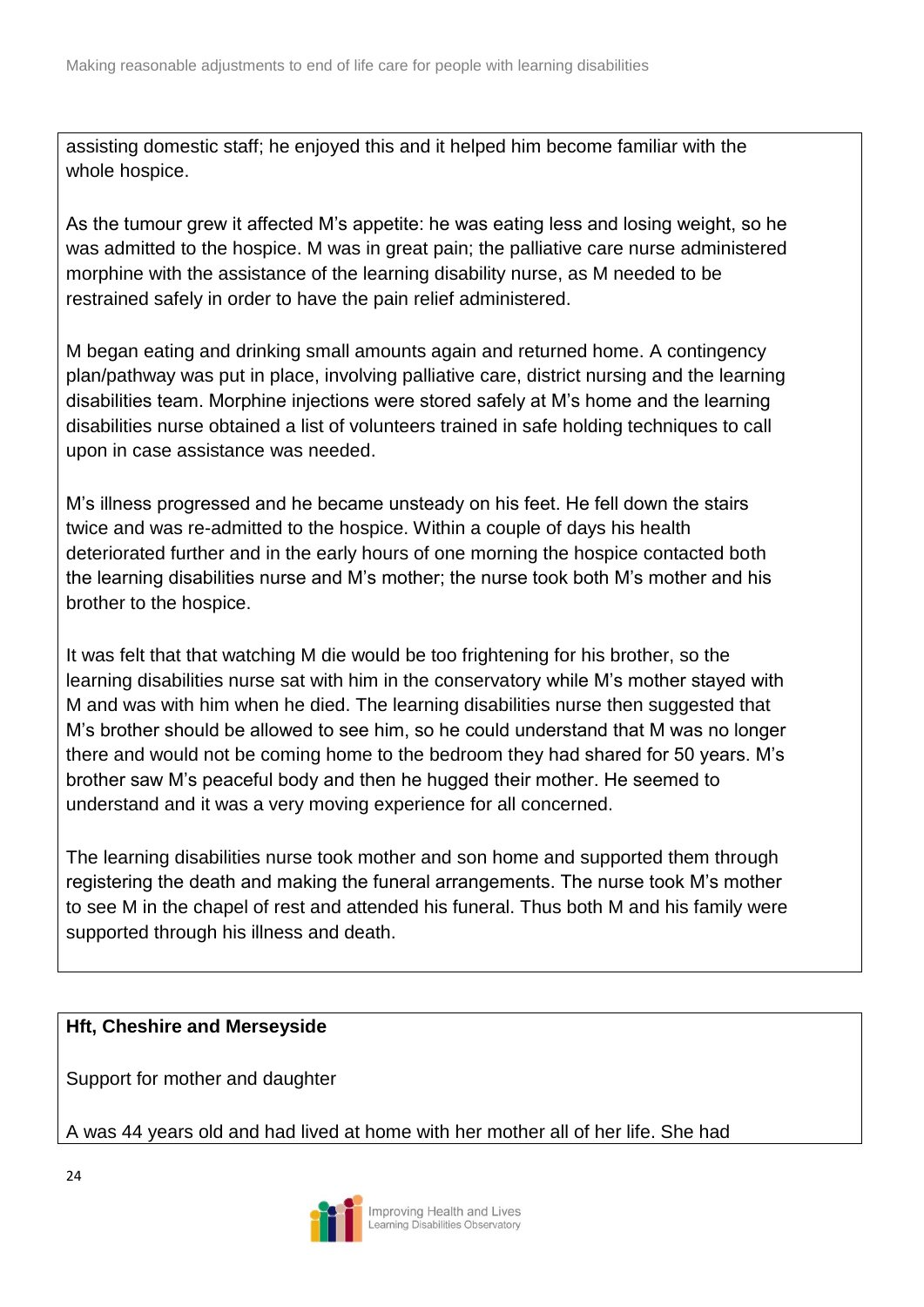multiple brain tumours, which had a profound effect on her personality and behaviour. Coupled with mum's own ill health, this meant that A needed to move into her own bungalow with her own team of staff. It was recognised as a huge issue for both of them and arrangements were made for mum to stay over as and when she felt able, giving them time together to talk about the end of life that they both acknowledged was coming. This included planning an end of life pathway for A, supported by the Macmillan nurse. Mum felt strongly that A should not go into hospital at the end; this was agreed and written up with support from the GP and consultant.

A had periods of stability when she enjoyed going to the supermarket for her shopping and loved buying DVDs and playing cards. When her illness made this difficult, a specialist occupational therapist suggested extra activities at home, including growing plants from seed and cooking. A really enjoyed seeing the end result of her baking, often inviting people who lived close by to come and share her cakes with a cup of tea. Seeing her herbs and other plants grow also seemed to give her a sense of achievement and calm.

Sudden deterioration in mum's health made it impossible for mum to visit; A found this hard to understand. Eventually mum agreed that a meeting to say goodbye should be facilitated. Following this A was able to express her grief and she was supported to make a memory box. Photographs of A doing the things she liked were put in an album for her mum, offering reassurance that A was coping and getting on with her life.

The health of A and her mum deteriorated within weeks of each other; A suddenly became immobile following a seizure and developed a high temperature. An ambulance was called on the advice of the GP; A was admitted to hospital and a brain scan revealed an escalation in the tumours. A's staff continued to support her at the hospital 24 hours a day; this proved reassuring for A and provided a consistency that was invaluable to A when she was feeling at her most vulnerable.

Soon A became unconscious and the team were unsure whether she was aware that her mum had been admitted to the same hospital and had died. Several days later A also passed away with a staff member by her bedside.

It would have been wonderful for A to have passed away in her own home, but the best laid plans are not always possible. A's team were with her right to the end of her life and were a source of comfort, consistency and reassurance to A when she was unwell and possibly afraid.

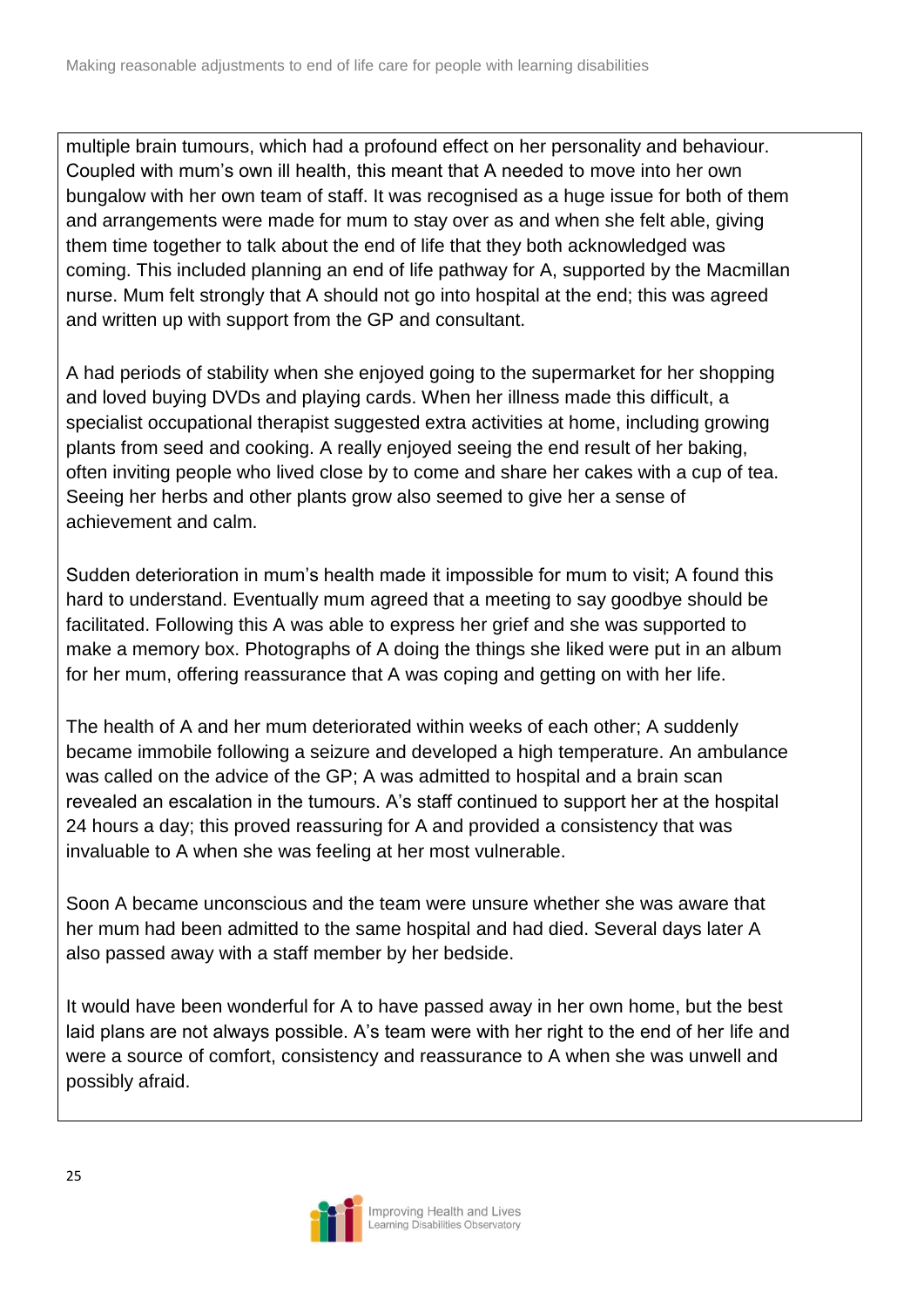#### **Hft, Cheshire and Merseyside**

#### Support to die at home

B was a 46 year old man with Down's Syndrome who had been supported for over 20 years to have a full and active life. At the age of 43 B was diagnosed with early onset dementia; medication helped for a while, but its effectiveness diminished over time. This began to have an impact on the people B lived with, so the Community Learning Disabilities Team arranged for a specialist practitioner to talk to the other people living in the house about dementia and explain what was likely to happen to B.

B had a seizure and was admitted to hospital; he lost the use of one side of his body and was no longer mobile. This meant that he was unable to return to his own home, as he had an upstairs bedroom, so a two bedroom bungalow was found for him.

B remained in hospital for some weeks; during that time, the manager from Hft met with the funding authority and B's family to discuss him returning home. There was a suggestion he should go into a nursing home; however, a reasoned argument was presented and funding was agreed for B to move into the bungalow with a familiar team of people around him. B's family were able to come and stay with him, cook meals, sleep over and relax. This enabled B to have a family Christmas and his girlfriend was also able to come and sit with him and spend time saying goodbye.

B's team continued to work collaboratively with the Community Learning Disabilities Team, the Palliative Care team and the GP surgery to ensure that B was receiving the best possible care and support. Staff were offered bereavement training and support, as it was acknowledged that the work they were doing was extremely complex and challenging.

B passed away peacefully with his family around him and his favourite Elvis track playing in the background. The team felt passionately that, even though it was obvious that B was near the end of his life, he should be given the opportunity to come home to where he was comfortable, where people knew him and where his family could spend time with him in comfort.

#### **Surrey and Borders Partnership NHS Foundation Trust**

Living with dementia, dying at home

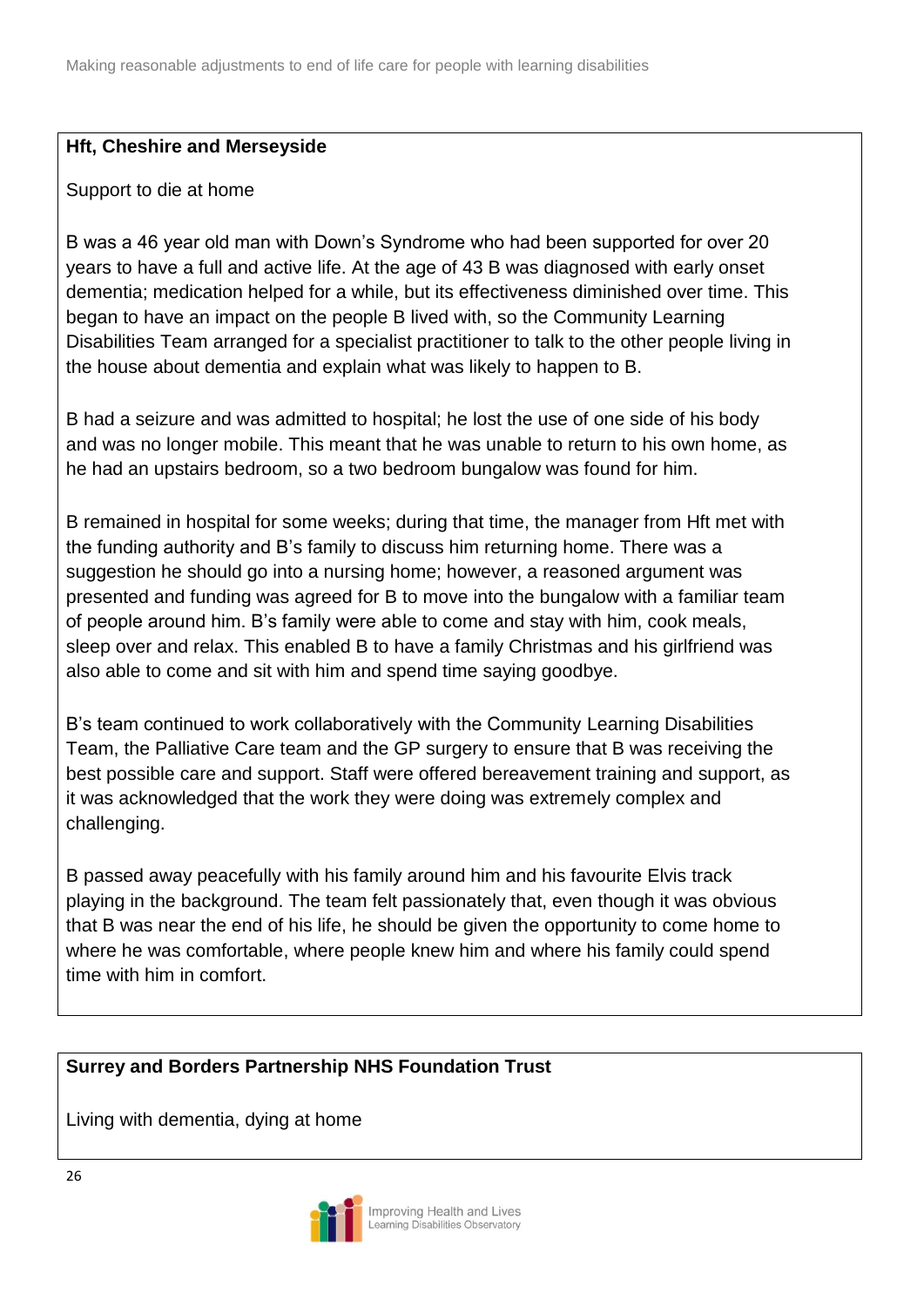G had Down's syndrome and was diagnosed with Alzheimer's disease in February 2009. He lived in a small residential home with three other men. He had a comprehensive care plan, Health Action Plan and detailed Hospital Passport so that staff could ensure he was supported in the way that he wanted even at the end of his life. G was supported to have regular contact with his mum and sister, who had their own long term health issues.

Even though G had late stage dementia, he had an active social life and, when he was feeling well and alert, he was supported to participate in his preferred activities. The team had noticed, when using his life story book, that he was showing an interest in his pictures of football and they knew that he had always supported Chelsea Football Club. They arranged for him to attend a Champions League Match one evening at Stamford Bridge. By now G was completely reliant on a Rhea Assist Wheelchair, hoist and two members of staff to support him with personal care. G was 'double dressed' for the evening in two layers of clothing to keep him warm. G's face lit up when he was shown the Chelsea Football shirt that his care team had got him with his name on the back.

Staff were concerned that the journey and noise would be too much for him, but they had done a thorough risk assessment and contingency plans. G had a wonderful time and stayed awake from the moment he left home to the moment he returned. By the next morning, the photos of him at the event had been added to his life story book.

Throughout the course of G's dementia and his end of life care the Community Team for People with Learning Disabilities were closely involved in helping to guide his care. Quarterly reviews took place throughout the course of his dementia with the focus on forward planning so that the staff team were prepared for all eventualities.

G's dementia progressed and he experienced frequent chest infections. He went into hospital for a week, but staff were adamant that he was coming home to die, as written in his person centred plan. G was able to return home, where he was cared for until he died peacefully in his sleep ten days later, with his staff team and friends around him.

The team helped to prepare him for the funeral, which was conducted exactly as G had planned – with a humanist ceremony, a black coffin, music by Elvis Presley and a Dalek on the wreath on his coffin.

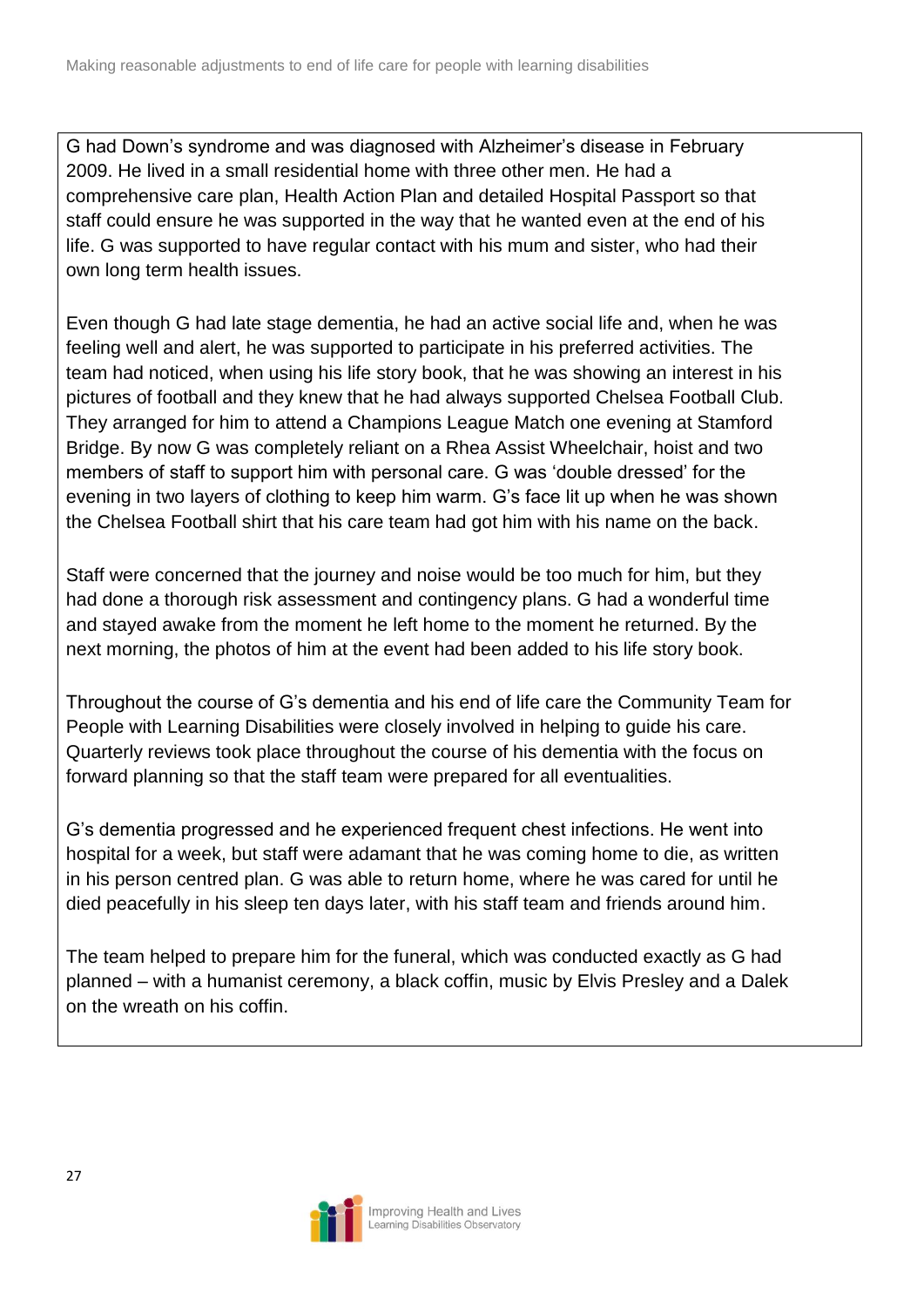#### **Kent Community Health Trust**

Cancer treatment and support to minimise distress

C had severe learning disabilities, autism, blindness and cancer of the vulva, confirmed after a best interests meeting and surgery. A further best interests meeting concluded that a radical vulvectomy was required.

Community learning disability staff worked with staff from the acute hospital ward and agreed the following reasonable adjustments:

- **•** first on list
- pre-med to be used
- gas induction for anaesthesia
- wear own clothes
- side ward
- sedation post operatively due to possible distress about the catheter

Post-operatively it was agreed that frequent showers would be required to manage the risk of infection, due to the nature of the surgery and C being doubly incontinent. The surgery went to plan and all reasonable adjustments were implemented; the experience was positive for C and minimal stress was caused.

Unfortunately the cancer returned and was aggressive in nature. C was unable to tolerate daily radiotherapy without a general anaesthetic and palliative care was agreed. This included further surgery to remove a mass in her groin; again, all reasonable adjustments were implemented effectively.

The disease progressed rapidly. A referral was made to Margate hospice and a meeting was arranged to discuss management, as staff caring for C were very anxious due to the nature of the cancer and difficulties in managing C's condition. Joint training was arranged for learning disability nursing and hospice staff to discuss anxieties and to explore how C could be enabled to have a good death. This training and continued collaboration helped to reduce staff team anxiety and thereby improved care for C, who was pain free and comfortable at the time of writing.

This case demonstrates how effective joint working and reasonable adjustments can enable a person to have positive and distress-free experiences within acute hospital settings and to plan for a good death.

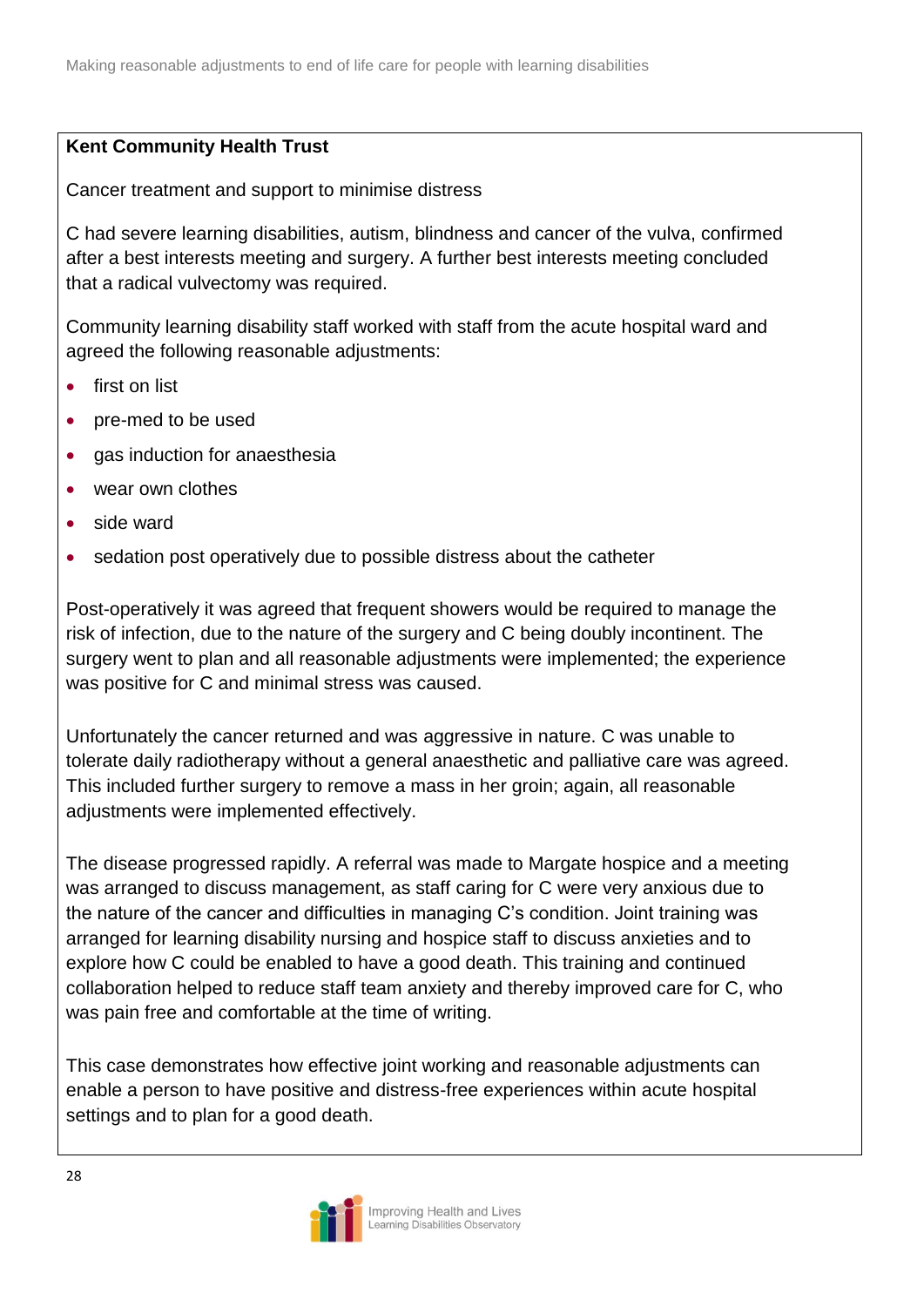#### **Kent Community Health Trust**

Hospice care – learning from experience

F was referred to community learning disability nursing for support to explore her diagnosis and end of life care, as she had a rare and incurable heart condition. F was thought to be either in denial or unable to understand the concept of death.

Several weeks were spent developing rapport with F to explore experiences of death, in order to establish what she knew. Work followed on her diagnosis and what that meant for her. From this it was clear that, although F had a good basic understanding of death, she was unable to transfer this concept to herself. She was supported using Books Beyond Words to develop a story about a man who was dying. She was then supported to develop her own story, relating to her own diagnosis and dying. This was effective in helping her to transfer the concept to herself and with support she was then able to explore the document 'I am Dying' and to put on paper what she wanted to happen. All this was done using pictures and easy read information.

F was referred to a hospice and visited, supported by the Community Learning Disability Nurses. Unfortunately this visit did not go well and resulted in F becoming distressed and refusing to discuss anything involved with the hospice. She thought the hospice was a hospital and she did not wish to die in hospital. Also, issues around Do Not Attempt Resuscitation (DNAR) were discussed in too much detail. It was thought that lack of familiarity amongst hospice staff in working with people with learning disabilities contributed to this difficult experience for F.

Supported through joint working, the hospice is now trying to work with F to alleviate her fears. This process will take time and a low key approach is being adopted. Previous work with F is being revisited, as her thinking about dying had gone backwards.

F is being supported to develop a PowerPoint presentation about palliative care for people with learning disabilities. As a result of her experience, learning disabilities training is being offered to all hospice staff and improvements in joint working are being sought.

#### **East Kent Hospitals University Foundation Trust**

Reasonable adjustments in use of communication tools

J was a 57 year old man with cerebral palsy and profound and multiple learning disabilities. J was admitted to hospital following a period of sickness and some loss of

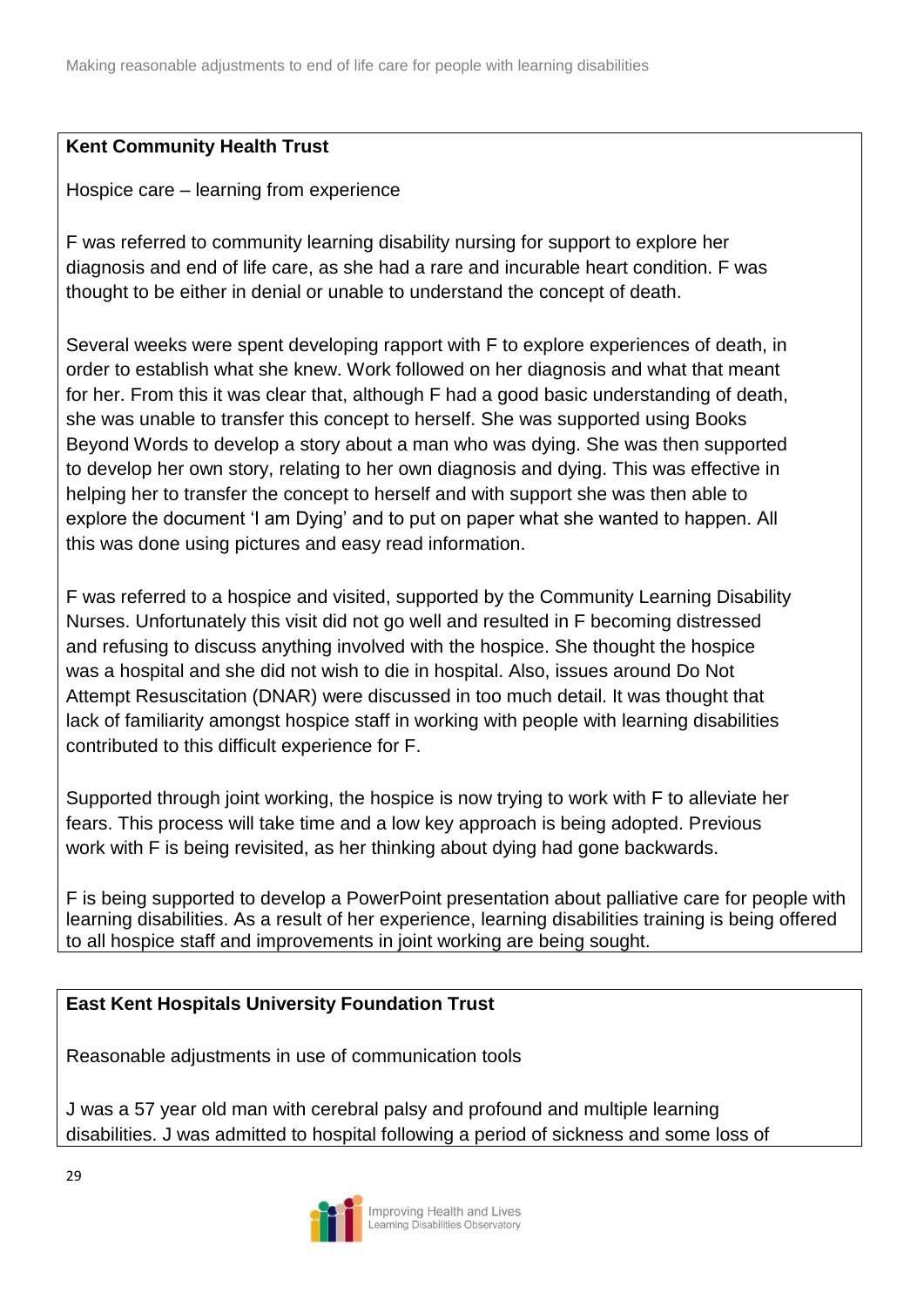#### weight.

J was flagged as having a learning disability on the Special Register on the hospital's Patient Administration System, so the Practice Development Nurse for people with learning disabilities (PDN) was alerted to his admission. The PDN visited J and reviewed his care up to that point against the 4Cs Framework for making reasonable adjustments (Communication, Choice making, Collaboration and Coordination - see [www.trustnewsonline.org/we-care/2013/08/learning-disability-week-ekhuft](http://www.trustnewsonline.org/we-care/2013/08/learning-disability-week-ekhuft-superheroes/)[superheroes/\)](http://www.trustnewsonline.org/we-care/2013/08/learning-disability-week-ekhuft-superheroes/).

Staff sourced a Hospital Communication Book and 'My Healthcare Passport' – a tool developed by, and with, people with learning disabilities in East Kent to enable ward staff to understand those who might not be able to give a full verbal history. The Hospital Communication Book proved to be a vital tool for J: he was able to use it to get his message across, reducing reliance on care staff to interpret communications. The book facilitated a working and caring relationship between J and ward staff.

A few weeks later J was re-admitted; the PDN was again automatically alerted, visited the ward and met with the ward sister and learning disability ward champion. J's care staff had written out some of his likes and dislikes, which the ward team found useful. An endoscopy was proposed. The senior house officer, nursing staff, care workers and J met and the Communication Book was used to facilitate the conversation. J looked concerned, pointing to his teeth, and the care worker explained that J liked to take care of his teeth so he might be anxious about them. Information was left with J and his supporters overnight before the doctor returned to assess J's capacity to consent. Great care was taken over this. J had clearly understood and retained the information he had received the previous day; he was anxious about the camera going into his mouth and damaging his teeth. He expressed that he did not want the procedure.

The consultant decided to wait for 24 hours and then to review J's decision with the speech and language therapist who knew J. After reflection with his carers and supporters J eventually chose to have the procedure and it was done that day. A lump was found, so the consultant invited the care home team to be with J when the results were shared. The hospital had a store of easy to read information and this was used to share the information of his diagnosis with J and his carers. J had the possible procedures explained to him and, with support from the care home staff, he agreed to these. There were concerns about his ability to cope with the anaesthetic and J passed away on the day they were due to assess him, with his carers and the ward staff at his bedside.

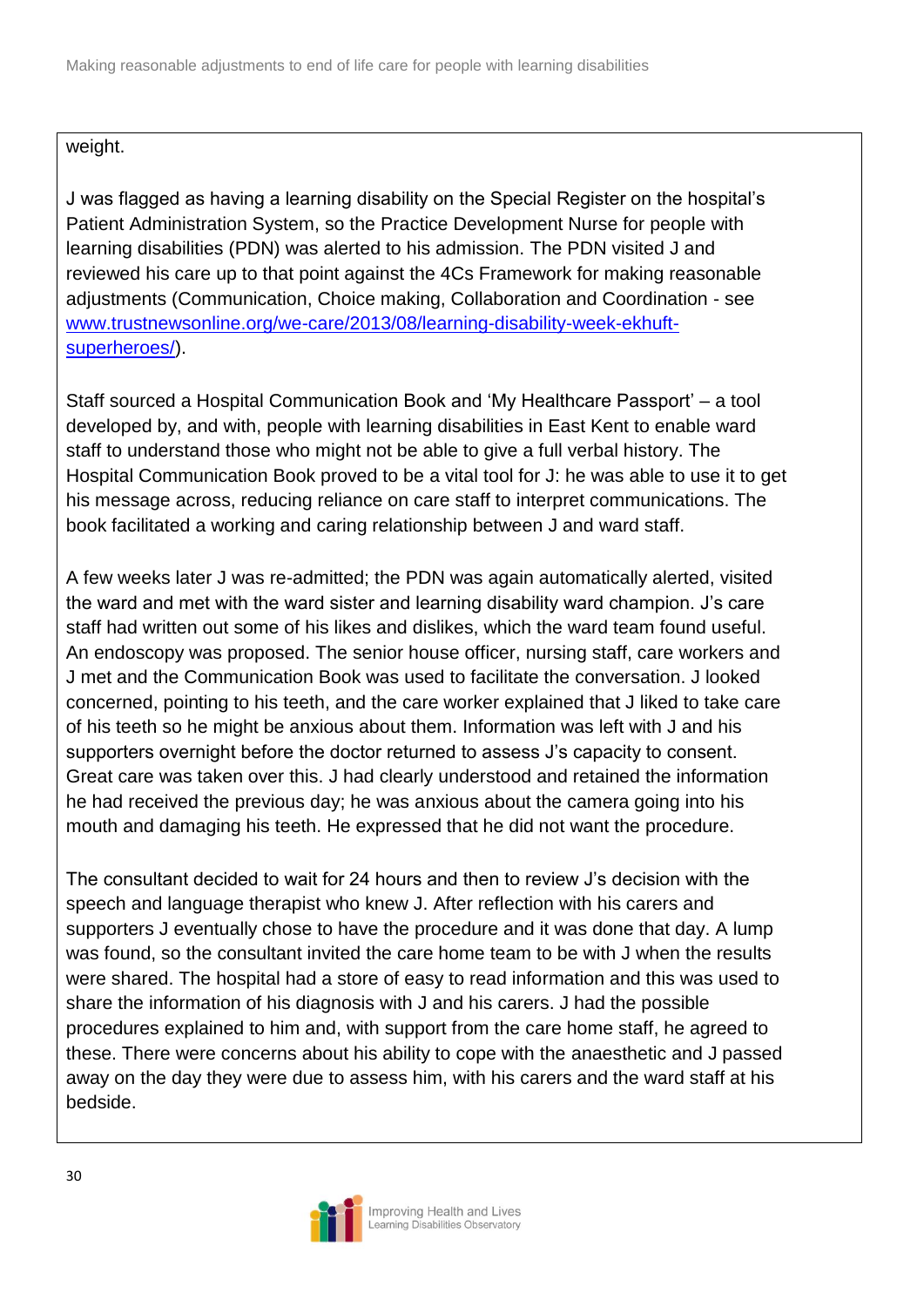Ward staff had built up rapport with J and his carers, which enabled them to provide the most holistic, patient centred care possible. Staff were able to identify J's fears, anxieties and needs by using the Hospital Communication Book. This shows what can be done to ensure that people with learning disabilities receive a service that is person centred. Simple adjustments – in his case, communication techniques – enabled J to experience a service working with him rather than on him.

#### **North East England**

Network action across a region

A network approach across the North East has supported a range of effective action:

The End of Life Care Clinical Network developed the Deciding right initiative (see Resources) to improve decision making with and for individuals and their families as part of end of life care planning. Poor decision making, especially for care decisions made in advance, is often characterised by a lack of compliance with national guidance and legislation. Deciding right enables individuals and organisations to be compliant with the 2007 BMA/Resuscitation Council/RCN joint statement on cardiopulmonary decisions, the 2011 NHS guidance on advance care planning and the 2005 Mental Capacity Act. Since 2012 Deciding right has been adopted by all NHS and many healthcare organisations in the north east, Cumbria, north Lancashire and the Wirral in Cheshire. The key principles of Deciding right are:

- care decisions centred on the individual rather than the organisation
- strong partnership between the individual, carer or parent and the health or social care professional
- decisions made for people who lack capacity follow the requirements of the Mental Capacity Act
- consistent decision documentation (Do Not Attempt Cardiopulmonary Resuscitation and Advance Decision to Refuse Treatment) used in all care settings
- Emergency Health Care Plans used to tailor care to the individual
- choices about treatment are agreed and honoured
- principles and documentation developed to be suitable for all ages

Development of the What can we do? resource pack (see Resources) was also a regional initiative to provide information and support to family carers and staff

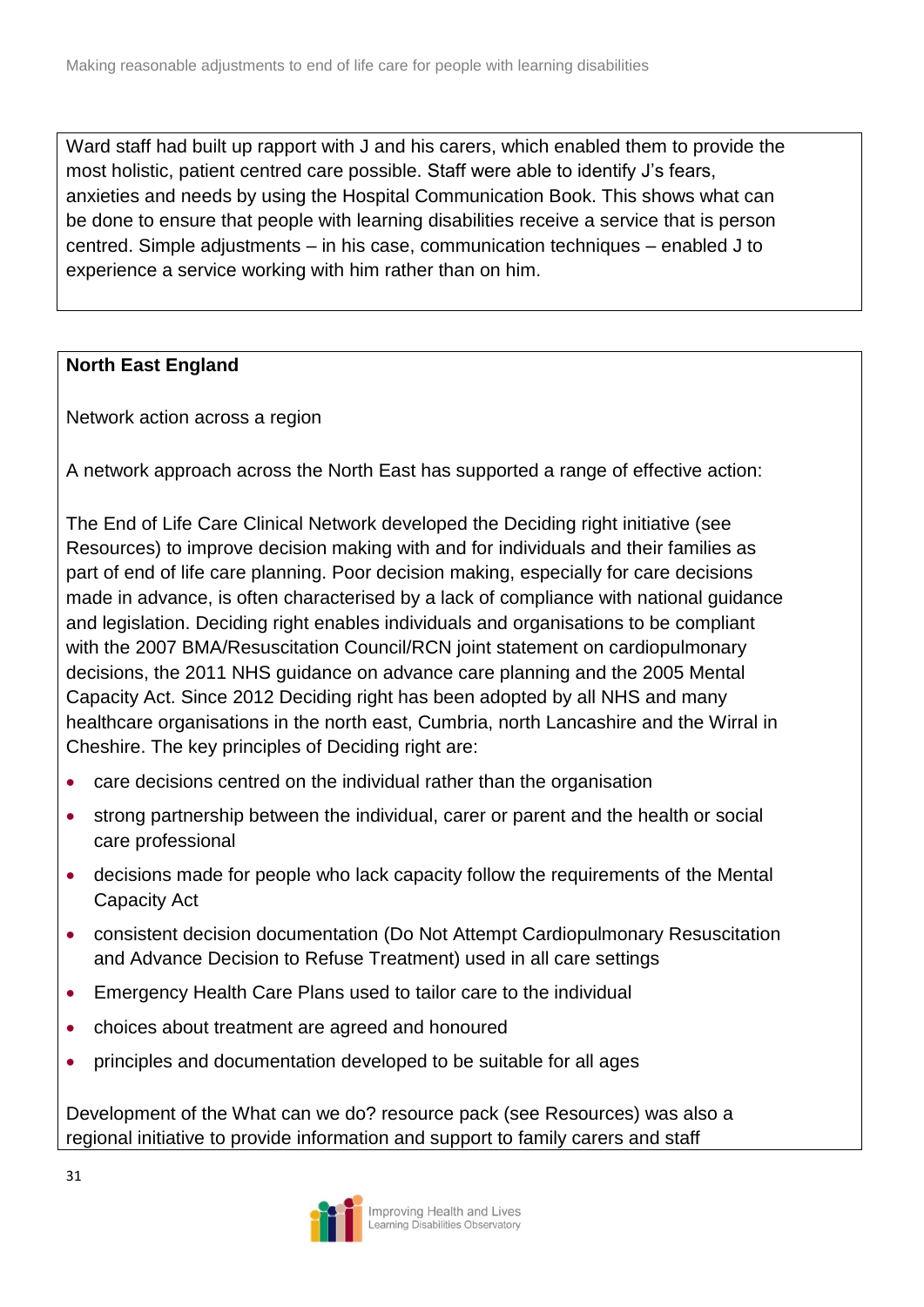supporting someone with a learning disability.

Across the North East each locality has developed cross-sector pathways for people with Down's syndrome and dementia.

Northumberland Tyne and Wear NHS Foundation Trust hosts the only Macmillan nurse post for people with learning disability, focused on clinical practice, education/training and service development. The service acts as a resource to learning disability and generic services across Northumberland as well as providing specialist palliative care advice and support to people with learning disabilities who have a diagnosis of end stage disease.

This range of activity across the North East, supported by expertise from St Oswald's Hospice, demonstrates the value of an active improvement network.

#### **Leicester, Leicestershire and Rutland**

Collaboration to improve support across primary and acute care

Learning disability liaison nurses in primary care and the acute sector have collaborated with colleagues across Leicester, Leicestershire and Rutland (LLR) over a number of years to promote good practice in end of life care and to improve the confidence of family carers and support providers. A two day conference was organised in 2012 with the LLR End of Life Trainer, including practical sessions for participants to work on issues themselves. The event also included a workshop for people with learning disabilities, facilitated by CHANGE, to talk about death and dying. An End of Life Handbook has been developed, led by the Practice Development Nurse, and is being promoted across services. At the time of writing the Learning Disability Primary Care Liaison Nurse and Learning Disability Acute Liaison Nurse are undertaking a survey on pain assessment tools and promoting use of the DisDAT (see Resources).

#### **Berkshire**

End of life care training for care workers

Berkshire Healthcare NHS Foundation Trust formed an end of life care working group bringing together learning disability nurses, Macmillan staff and Sue Ryder Care. They

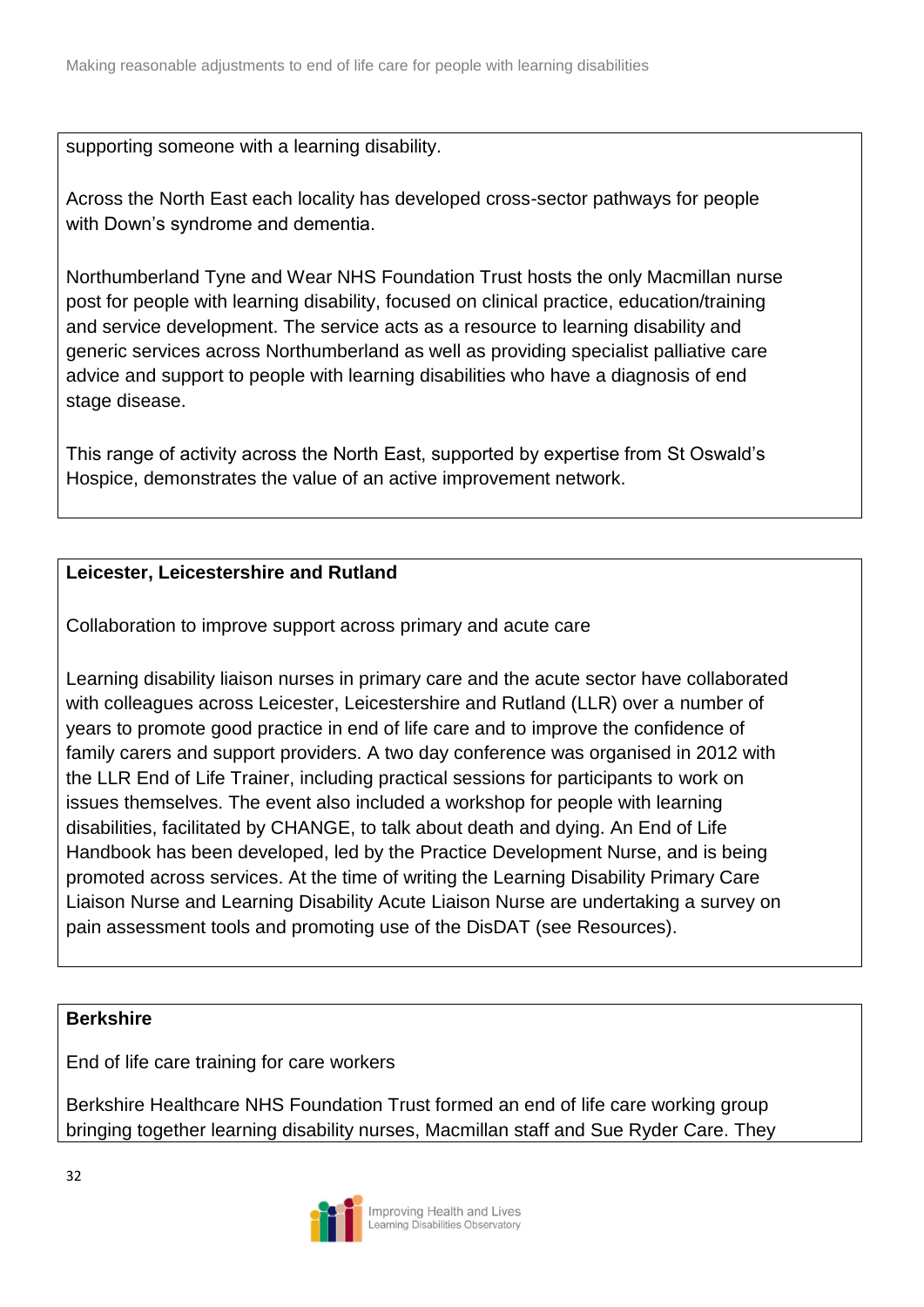scoped availability of services and gaps in order to develop an action plan. One of the first priorities agreed was training for care workers from a range of services for people with learning disabilities, such as residential care, day services, short breaks and supported living. This priority was derived from research evidence about the needs of care workers, including: recognising and managing distress and pain; working with family carers and supporting other people with learning disabilities, and managing the emotional impact on themselves and others.

Study days were offered, delivered by staff from learning disability nursing, palliative care services and primary care. Each day covered:

- end of life care (and identifying end of life as a stage)
- people with learning disabilities talking about their wishes and advance care plans
- availability of local services
- the impact of care workers' own beliefs, values and needs in relation to death and dying
- physical, psychological, spiritual and social issues related to care for a dying person

The days stimulated discussion about consent and capacity (including capacity to plan ahead), recognising pain, and barriers and solutions in delivering end of life care. Staff were supported to acknowledge their fears and gain confidence in their own skills and in understanding the services and supports available.

## <span id="page-32-0"></span>**Conclusion**

People with learning disabilities are less likely to benefit from palliative care services than their non-disabled peers. Therefore it is important to put reasonable adjustments to palliative care and end of life care services in place so that people with learning disabilities have improved end of life care experiences. Clinical Commissioning Groups should take account of this in their commissioning for end of life care.

This report signposts professionals, support workers and family carers to numerous resources that can be used to enable people with learning disabilities to experience quality care at the end of life. These resources provide examples of arrangements that have been developed at both individual and system wide levels.

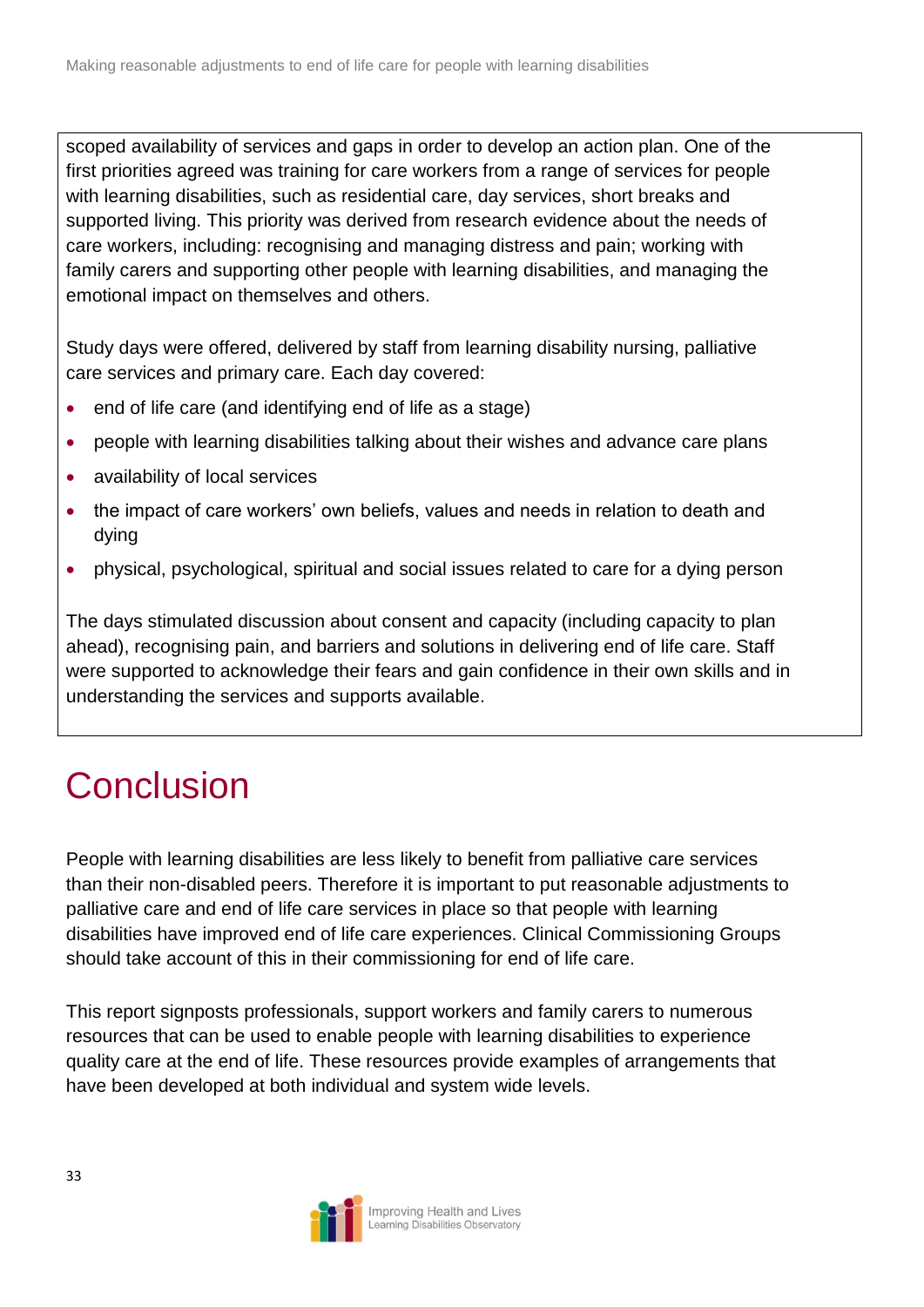# <span id="page-33-0"></span>Acknowledgements

We would like to thank everyone who contributed examples from practice to this report.

## <span id="page-33-1"></span>**References**

l

<sup>1</sup> UK Parliament (2010). The Health and Social Care Act 2008 (Regulated Activities) Regulations 2010. SI 2010 No. 781. Available on-line at [www.legislation.gov.uk/uksi/2010/781/pdfs/uksi\\_20100781\\_en.pdf](http://www.legislation.gov.uk/uksi/2010/781/pdfs/uksi_20100781_en.pdf)

 $2$  UK Parliament (2010). Equality Act 2010. Available on-line at [www.legislation.gov.uk/ukpga/2010/15/pdfs/ukpga\\_20100015\\_en.pdf](http://www.legislation.gov.uk/ukpga/2010/15/pdfs/ukpga_20100015_en.pdf)

<sup>3</sup> Department of Health (2001) Valuing People: a new strategy for learning disability for the 21<sup>st</sup> century. Available on-line at [http://webarchive.nationalarchives.gov.uk/+/www.dh.gov.uk/en/SocialCare/Deliveringad](http://webarchive.nationalarchives.gov.uk/+/www.dh.gov.uk/en/SocialCare/Deliveringadultsocialcare/Learningdisabilities/DH_4032080) [ultsocialcare/Learningdisabilities/DH\\_4032080](http://webarchive.nationalarchives.gov.uk/+/www.dh.gov.uk/en/SocialCare/Deliveringadultsocialcare/Learningdisabilities/DH_4032080)

<sup>4</sup> Emerson E, Hatton C, Robertson J, Baines S, Christie A and Glover G (2013) People with Learning Disabilities in England 2012. Available on-line at [http://www.improvinghealthandlives.org.uk/publications/1185/People\\_with\\_Learning\\_Dis](http://www.improvinghealthandlives.org.uk/publications/1185/People_with_Learning_Disabilities_in_England_2012) [abilities\\_in\\_England\\_2012](http://www.improvinghealthandlives.org.uk/publications/1185/People_with_Learning_Disabilities_in_England_2012)

<sup>5</sup> Emerson E, Baines S, Allerton L and Welch V (2012) Health Inequalities and People with Learning Disabilities in the UK: 2012. Available on-line at [http://www.improvinghealthandlives.org.uk/publications/1165/Health\\_Inequalities\\_&\\_Pe](http://www.improvinghealthandlives.org.uk/publications/1165/Health_Inequalities_&_People_with_Learning_Disabilities_in_the_UK:_2012) [ople\\_with\\_Learning\\_Disabilities\\_in\\_the\\_UK:\\_2012](http://www.improvinghealthandlives.org.uk/publications/1165/Health_Inequalities_&_People_with_Learning_Disabilities_in_the_UK:_2012)

<sup>6</sup> Heslop P, Blair P, Fleming P, Hoghton M, Marriott A and Russ L (2013) Confidential Inquiry into premature deaths of people with learning disabilities (CIPOLD): Final report. Bristol: Norah Fry Research Centre, University of Bristol

 $<sup>7</sup>$  Department of Health (2013) Six lives: progress report on healthcare for people with</sup> [learning disabilities.](https://www.gov.uk/government/uploads/system/uploads/attachment_data/file/212292/Six_lives_2nd_Progress_Report_on_Healthcare_for_People_with_Learning_Disabilities_-_full_report.pdf) Available on-line at

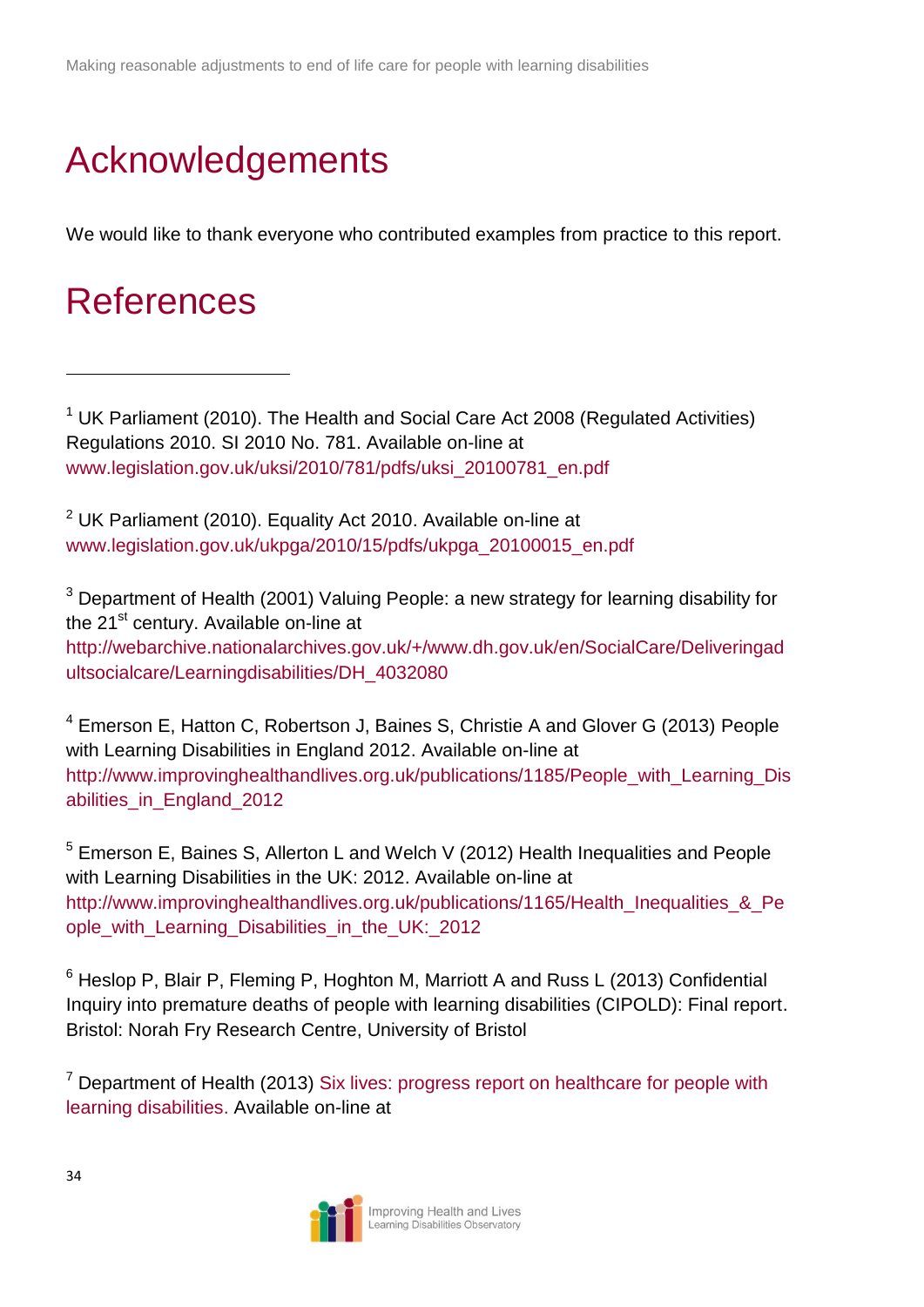[https://www.gov.uk/government/publications/six-lives-department-of-health-second](https://www.gov.uk/government/publications/six-lives-department-of-health-second-progress-report)[progress-report](https://www.gov.uk/government/publications/six-lives-department-of-health-second-progress-report)

<sup>8</sup> UK Health and Learning Disability Network – join on-line at<http://jan-net.co.uk/>

#### <sup>9</sup> [www.pcpld.org](http://www.pcpld.org/)

l

<sup>10</sup> Tuffrey-Wijne I, Hogg J and Curfs L. (2007) End of life and palliative care for people with intellectual disabilities who have cancer or other life-limiting illness: a review of the literature and available resources. Journal of Applied Research in Intellectual Disabilities; 20: 331-344

<sup>11</sup> World Health Organization (undated). WHO Definition of Palliative Care. <http://www.who.int/cancer/palliative/definition/en/> [accessed 10 June 2014]

<sup>12</sup> Department of Health (2008) End of Life Care Strategy: Promoting high quality care [for adults at the end of their life.](https://www.gov.uk/government/uploads/system/uploads/attachment_data/file/136431/End_of_life_strategy.pdf) Available on-line at [https://www.gov.uk/government/publications/end-of-life-care-strategy-promoting-high](https://www.gov.uk/government/publications/end-of-life-care-strategy-promoting-high-quality-care-for-adults-at-the-end-of-their-life)[quality-care-for-adults-at-the-end-of-their-life](https://www.gov.uk/government/publications/end-of-life-care-strategy-promoting-high-quality-care-for-adults-at-the-end-of-their-life)

 $13$  Walshe CE. (2011) What do we mean by palliative care? In VR Preedy (ed), Diet and nutrition in palliative care. Boca Raton: CRC Press.

<sup>14</sup> Friedman SL, Helm DT and Woodman AC. (2012) Unique and universal barriers: Hospice care for aging adults with intellectual disability. American Journal on Intellectual and Developmental Disabilities; 117: 509-532

 $15$  Tuffrey-Wijne I. (2003) The palliative care needs of people with intellectual disabilities: a literature review. Palliative Medicine; 17: 55-62

<sup>16</sup> Tuffrey-Wijne I, Hogg J and Curfs L. (2007a) End-of-life and palliative care for people with intellectual disabilities who have cancer or other life-limiting illness: A review of the literature and available resources. Journal of Applied Research in Intellectual Disabilities; 20: 331-344

<sup>17</sup> Stein GL. (2008) Providing palliative care to people with intellectual disabilities: services, staff knowledge, and challenges. Journal of Palliative Medicine; 11: 1241-1248



35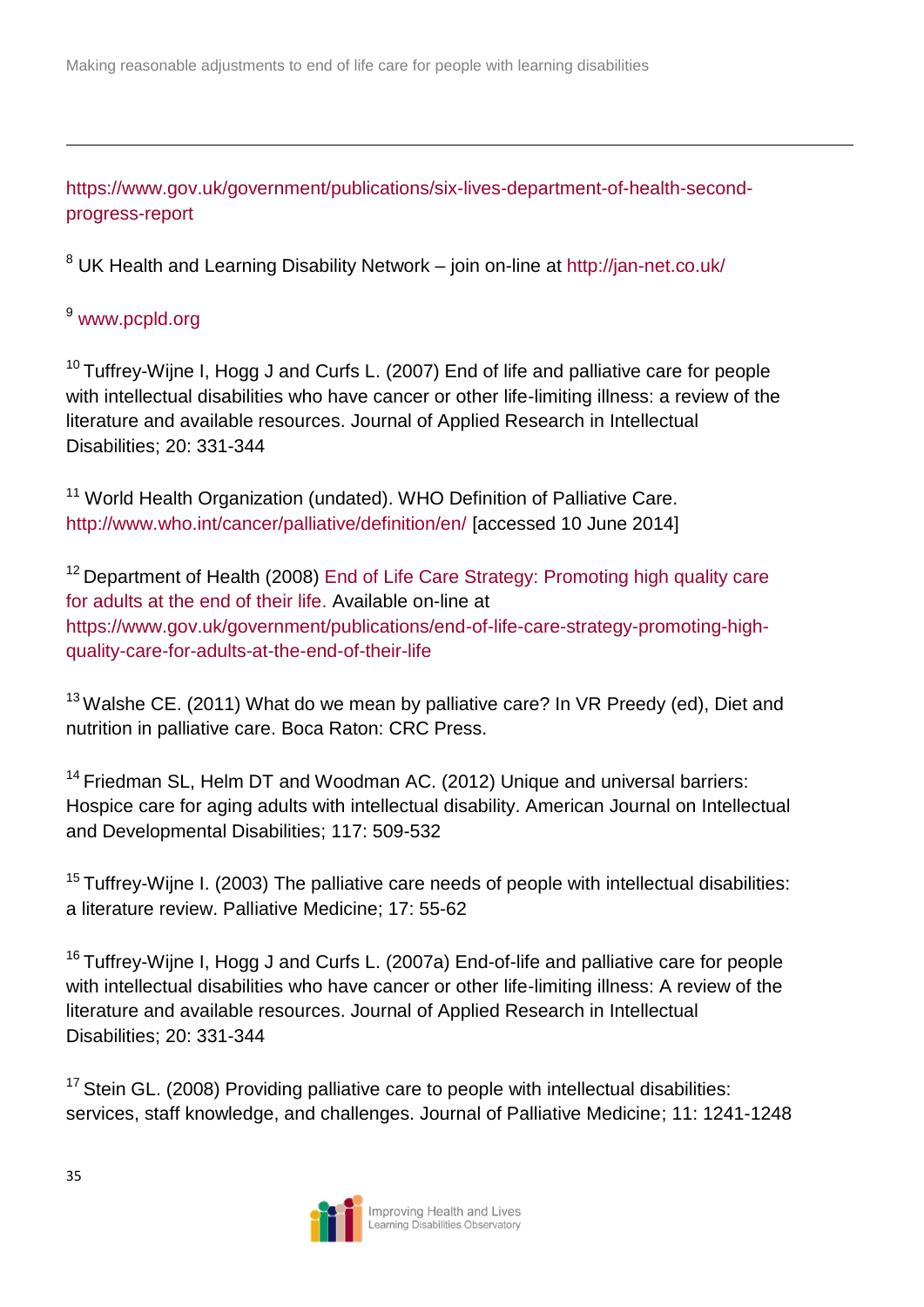$18$  Ryan K, McEvoy J, Guerin S and Dodd P. (2010) An exploration of the experience, confidence and attitudes of staff to the provision of palliative care to people with intellectual disabilities. Palliative Medicine; 24: 566-572

<sup>19</sup> Tuffrey-Wijne I, McEnhill L, Curfs L and Hollins S, (2007b) Palliative care provision for people with intellectual disabilities: Interviews with specialist palliative care professionals in London, Palliative Medicine; 21: 493-499

 $20$  Tuffrey-Wijne I, Whelton R, Curfs L and Hollins S. (2008) Palliative care provision for people with intellectual disabilities: A questionnaire survey of specialist palliative care professionals. Palliative Medicine; 22: 281-290

<sup>21</sup> Bekkema N, de Veer AJE, Albers G, Hertogh CMPM, Onwuteaka-Philipsen BD and Francke AL. (2014) Training needs of nurses and social workers in the end-of-life care for people with intellectual disabilities: A national survey. Nurse Education Today; 34: 494-500

 $22$  Wiese M, Dew A, Stancliffe RJ, Howarth G and Balandin S. (2013) 'If and when'?: the beliefs and experiences of community living staff in supporting older people with intellectual disability to know about dying. Journal of Intellectual Disability Research; 57: 980-992

 $23$  Ryan K, Guerin S, Dodd P and McEvoy J. (2011a) Communication contexts about illness, death and dying for people with intellectual disabilities and life-limiting illness. Palliative and Supportive Care; 9: 201-208

<sup>24</sup> Tuffrey-Wijne I, Giatras N, Butler G, Cresswell A, Manners P and Bernal J. (2013) Developing guidelines for disclosure or non-disclosure of bad news around life-limiting illness and death to people with intellectual disabilities. Journal of Applied Research in Intellectual Disabilities; 26: 231-242

<sup>25</sup> Wagemans AMA, van Schrojenstein Lantman-de Valk HMJ, Proot IM, Metsemakers J, Tuffrey-Wijne I and Curfs LMG. (2013a) End-of-life decisions for people with intellectual disabilities, and interview study with patient representatives. Palliative Medicine; 27: 765-771

<sup>26</sup> Wagemans AMA, van Schrojenstein Lantman-de Valk HMJ, Proot IM, Metsemakers J, Tuffrey-Wijne I and Curfs LMG. (2013b) The factors affecting end-of-life decision-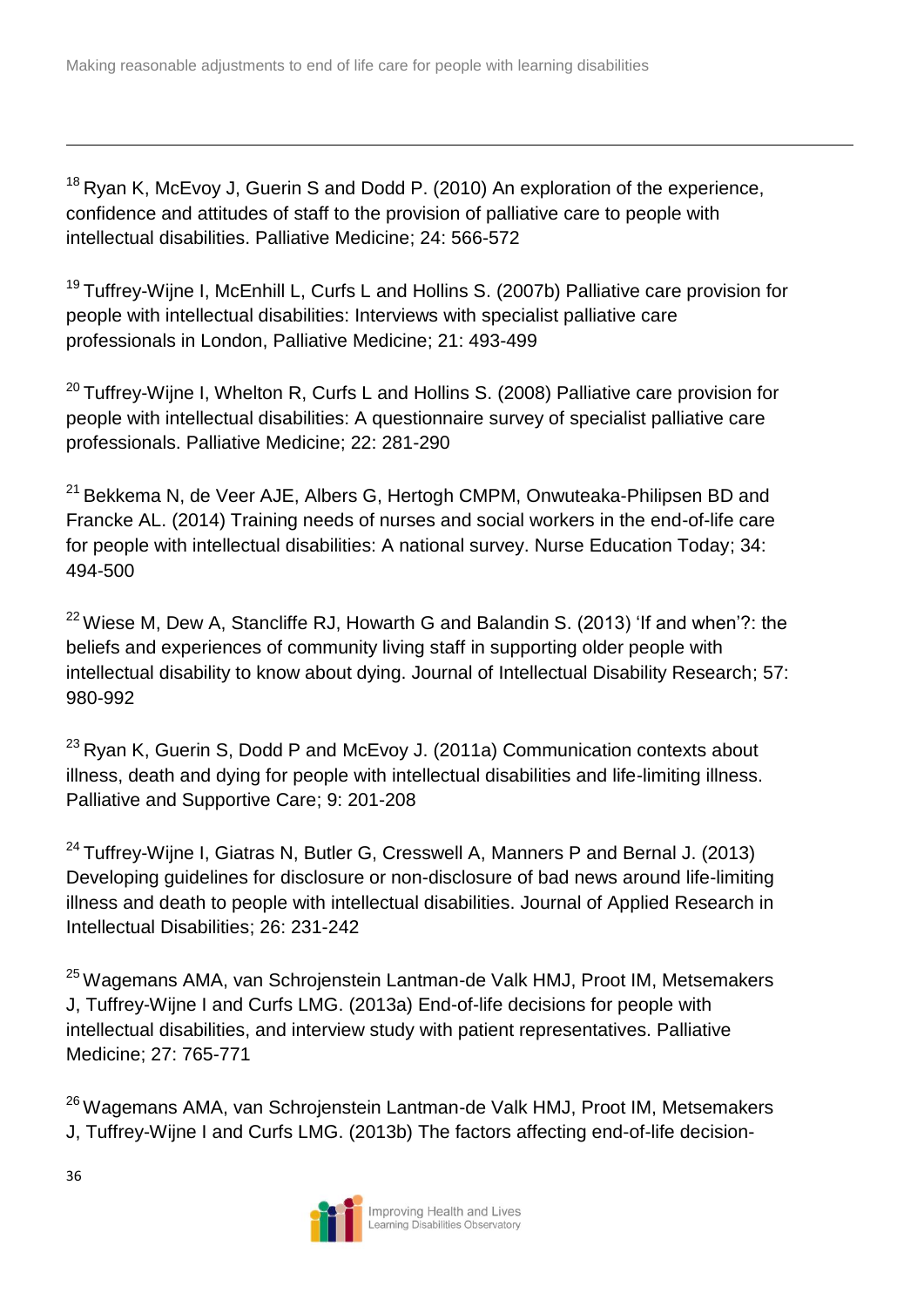making by physicians of patients with intellectual disabilities in the Netherlands: a qualitative study. Journal of Intellectual Disability Research; 57: 380-389

 $27$  Ryan K, Guerin S, Dodd P and McEvoy J. (2011b) End-of-life care for people with intellectual disabilities: paid carer perspectives. Journal of Applied Research in Intellectual Disabilities; 24: 199-207

 $28$  MacHale R, McEvoy J and Tierney E. (2009) Caregiver perceptions of the understanding of death and need for bereavement support in adults with intellectual disabilities. Journal of Applied Research in Intellectual Disabilities; 22: 574-581

<sup>29</sup> Todd S. (2013) 'Being there': the experiences of staff in dealing with matters of dying and death in services for people with intellectual disabilities. Journal of Applied Research in Intellectual Disabilities; 26: 215-230

 $30$  Reilly DE, Huws JC, Hastings RP and Vaughan FL. (2008) 'When your child dies you don't belong in that world any more' – experiences of mothers whose child with an intellectual disability has died. Journal of Applied Research in Intellectual Disabilities; 21: 546-560

 $31$  Todd S. (2007) Silenced grief: living with the death of a child with intellectual disabilities. Journal of Intellectual Disability Research; 51: 637-648

 $32$  National End of Life Care Programme (2011) The route to success in end of life care achieving quality for people with learning disabilities. Available on-line at [http://webarchive.nationalarchives.gov.uk/20130718121128/http://www.endoflifecare.nh](http://webarchive.nationalarchives.gov.uk/20130718121128/http:/www.endoflifecare.nhs.uk/search-resources/resources-search/publications/imported-publications/the-route-to-success-in-end-of-life-care-achieving-quality-for-people-with-learning-disabilities.aspx) [s.uk/search-resources/resources-search/publications/imported-publications/the-route-to](http://webarchive.nationalarchives.gov.uk/20130718121128/http:/www.endoflifecare.nhs.uk/search-resources/resources-search/publications/imported-publications/the-route-to-success-in-end-of-life-care-achieving-quality-for-people-with-learning-disabilities.aspx)[success-in-end-of-life-care-achieving-quality-for-people-with-learning-disabilities.aspx](http://webarchive.nationalarchives.gov.uk/20130718121128/http:/www.endoflifecare.nhs.uk/search-resources/resources-search/publications/imported-publications/the-route-to-success-in-end-of-life-care-achieving-quality-for-people-with-learning-disabilities.aspx)

<sup>33</sup> Department of Health (2008) End of Life Care Strategy: Promoting high quality care [for adults at the end of their life.](https://www.gov.uk/government/uploads/system/uploads/attachment_data/file/136431/End_of_life_strategy.pdf) Available on-line at [https://www.gov.uk/government/publications/end-of-life-care-strategy-promoting-high](https://www.gov.uk/government/publications/end-of-life-care-strategy-promoting-high-quality-care-for-adults-at-the-end-of-their-life)[quality-care-for-adults-at-the-end-of-their-life](https://www.gov.uk/government/publications/end-of-life-care-strategy-promoting-high-quality-care-for-adults-at-the-end-of-their-life)

<sup>34</sup> Department of Health (2012) National framework for NHS continuing healthcare and [NHS funded nursing care](https://www.gov.uk/government/uploads/system/uploads/attachment_data/file/213137/National-Framework-for-NHS-CHC-NHS-FNC-Nov-2012.pdf) and accompanying guidance and tools. Available on-line at [https://www.gov.uk/government/publications/national-framework-for-nhs-continuing](https://www.gov.uk/government/publications/national-framework-for-nhs-continuing-healthcare-and-nhs-funded-nursing-care)[healthcare-and-nhs-funded-nursing-care](https://www.gov.uk/government/publications/national-framework-for-nhs-continuing-healthcare-and-nhs-funded-nursing-care)

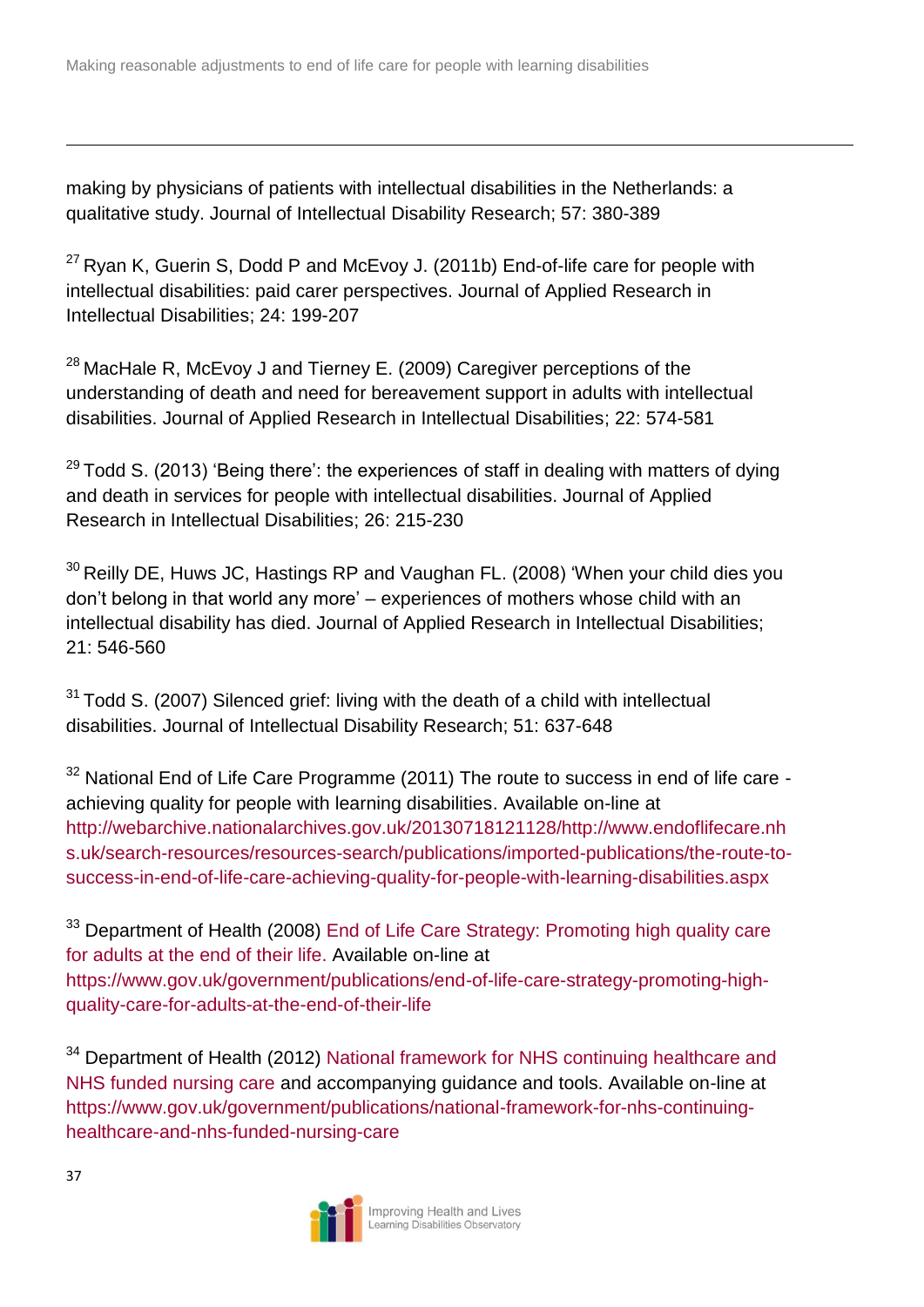$35$  National End of Life Care Programme – programme content available on-line at <http://webarchive.nationalarchives.gov.uk/20130718121128/http:/endoflifecare.nhs.uk>

<sup>36</sup> National End of Life Care Programme (2011) The route to success in end of life care achieving quality for people with learning disabilities. Available on-line at [http://webarchive.nationalarchives.gov.uk/20130718121128/http://www.endoflifecare.nh](http://webarchive.nationalarchives.gov.uk/20130718121128/http:/www.endoflifecare.nhs.uk/search-resources/resources-search/publications/imported-publications/the-route-to-success-in-end-of-life-care-achieving-quality-for-people-with-learning-disabilities.aspx) [s.uk/search-resources/resources-search/publications/imported-publications/the-route-to](http://webarchive.nationalarchives.gov.uk/20130718121128/http:/www.endoflifecare.nhs.uk/search-resources/resources-search/publications/imported-publications/the-route-to-success-in-end-of-life-care-achieving-quality-for-people-with-learning-disabilities.aspx)[success-in-end-of-life-care-achieving-quality-for-people-with-learning-disabilities.aspx](http://webarchive.nationalarchives.gov.uk/20130718121128/http:/www.endoflifecare.nhs.uk/search-resources/resources-search/publications/imported-publications/the-route-to-success-in-end-of-life-care-achieving-quality-for-people-with-learning-disabilities.aspx)

<sup>37</sup> Leadership Alliance for the Care of Dying People (2014) One Chance to Get It Right: Improving People's Experience of Care in the Last Few Days and Hours of Life. Available on-line at

[https://www.gov.uk/government/uploads/system/uploads/attachment\\_data/file/323188/O](https://www.gov.uk/government/uploads/system/uploads/attachment_data/file/323188/One_chance_to_get_it_right.pdf) [ne\\_chance\\_to\\_get\\_it\\_right.pdf](https://www.gov.uk/government/uploads/system/uploads/attachment_data/file/323188/One_chance_to_get_it_right.pdf)

<sup>38</sup>Department of Health (2012) NHS Outcomes Framework 2013/14. Available on-line at [www.gov.uk/government/uploads/system/uploads/attachment\\_data/file/213055/121109-](http://www.gov.uk/government/uploads/system/uploads/attachment_data/file/213055/121109-NHS-Outcomes-Framework-2013-14.pdf) [NHS-Outcomes-Framework-2013-14.pdf](http://www.gov.uk/government/uploads/system/uploads/attachment_data/file/213055/121109-NHS-Outcomes-Framework-2013-14.pdf)

<sup>39</sup> Department of Health (2013) A mandate from the Government to NHS England: April [2014 to March 2015.](https://www.gov.uk/government/uploads/system/uploads/attachment_data/file/256406/Mandate_14_15.pdf) Available on-line at <https://www.gov.uk/government/publications/nhs-mandate-2014-to-2015>

<sup>40</sup> National Institute for Health and Care Excellence (2011) End of life care for adults (QS13). Available on-line at<http://guidance.nice.org.uk/QS13>

<sup>41</sup> Department of Health (2009) End of life care strategy: quality markers and measures for end of life care. Available on-line at [http://webarchive.nationalarchives.gov.uk/20130107105354/http://www.dh.gov.uk/en/Pu](http://webarchive.nationalarchives.gov.uk/20130107105354/http:/www.dh.gov.uk/en/Publicationsandstatistics/Publications/PublicationsPolicyAndGuidance/DH_101681) [blicationsandstatistics/Publications/PublicationsPolicyAndGuidance/DH\\_101681](http://webarchive.nationalarchives.gov.uk/20130107105354/http:/www.dh.gov.uk/en/Publicationsandstatistics/Publications/PublicationsPolicyAndGuidance/DH_101681) 

<sup>42</sup> National Voices (2013) The Narrative for person centred coordinated care. Available on-line at<http://www.nationalvoices.org.uk/defining-integrated-care>